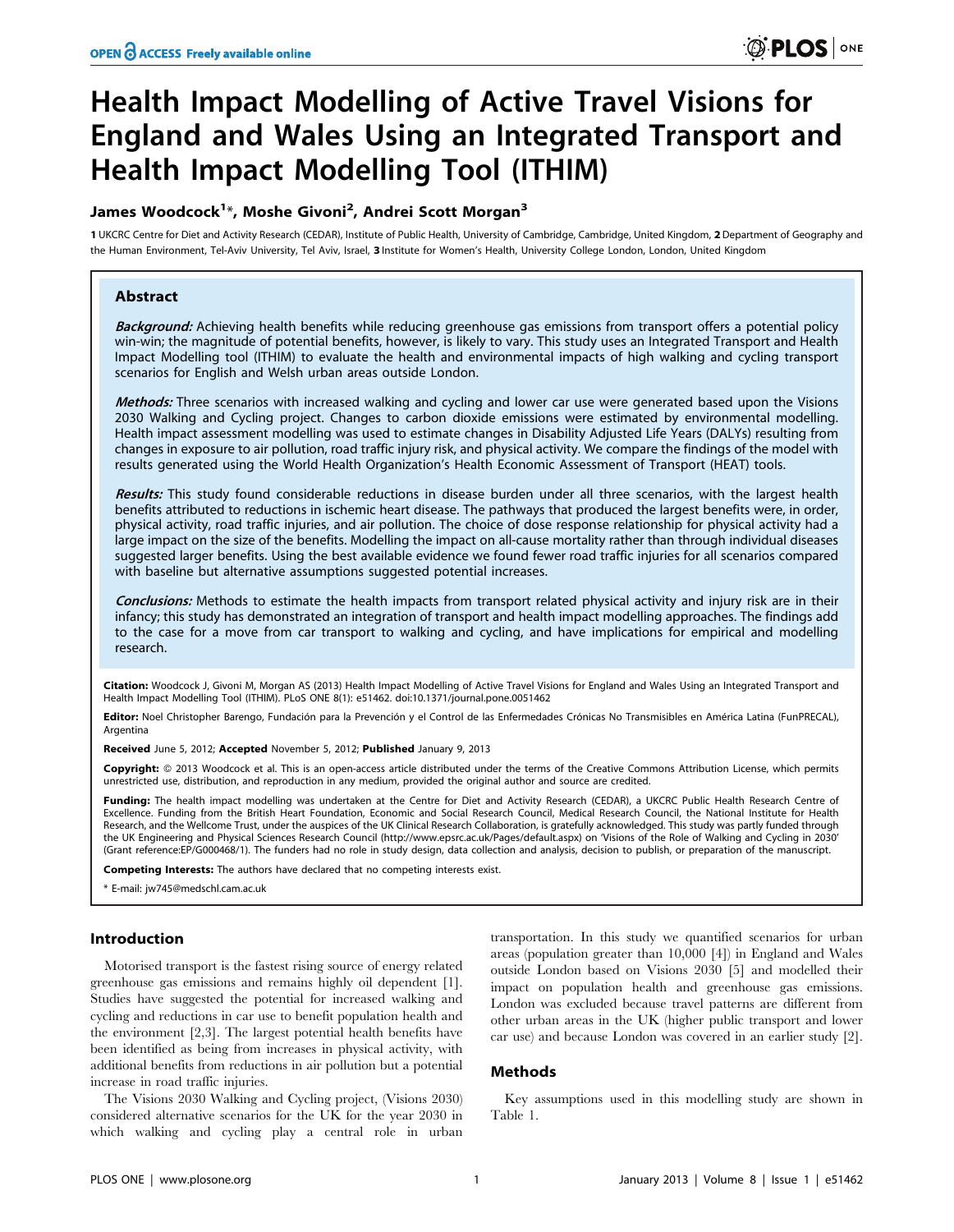# Table 1. Key assumptions in the health impact modelling.

| <b>Assumption</b>                                                                                                                                                                               | <b>Sensitivity analyses</b>                                                                                                                                                 |
|-------------------------------------------------------------------------------------------------------------------------------------------------------------------------------------------------|-----------------------------------------------------------------------------------------------------------------------------------------------------------------------------|
| Non-linear relationship between physical activity and health outcomes                                                                                                                           | Alternative relationships tested                                                                                                                                            |
| Population physical activity treated as age group and sex specific log normal<br>distributions with minimum threshold of 2.5 MET hours per week <sup>1</sup>                                    | Tested by comparison with HEAT models based on mean time spent walking<br>and mean time spent cycling                                                                       |
| Road traffic injuries a non-linear product of distance travelled by each mode,<br>average motor traffic speed, and baseline injuries for each pairwise<br>combination of modes                  | Linear model tested; exclusion of speed model tested                                                                                                                        |
| Air pollution only modelled PM 2.5; assumed that reduction in emissions<br>from road transport led to equal proportional reduction in primary PM<br>concentrations attributed to road transport | Assumed proportional reduction in national emissions from all sources led to<br>proportional reduction in total concentrations (including primary and secondary<br>sources) |
|                                                                                                                                                                                                 |                                                                                                                                                                             |

PM 2.5 = particulate matter<2.5 nanometres diameter.<br><sup>1</sup>Median non-travel physical activity was added to travel physical activity for breast cancer, colon cancer, dementia, and depression but not for ischemic heart disease cerebrovascular disease, or diabetes because walking specific relative risks were used for these three disease groups. doi:10.1371/journal.pone.0051462.t001

#### Health Impact Modelling tool

This study used an Integrated Transport and Health Impact Model (ITHIM) to model the changes to population exposures of physical activity, air pollution and road traffic injury risk. ITHIM was developed out of the work published in Woodcock et al 2009 [2] and a similar model was used in Maizlish et al 2013 [6]. The spreadsheet is available from Dr James Woodcock on request.

ITHIM models physical activity exposures by comparing distributions of weekly physical activity under different scenarios. A comparative risk assessment method is used to estimate how changes in population physical activity and air pollution exposures result in changes in health outcomes. Road traffic injuries are modelled using a risk, distance and speed based model.

#### Description of the Visions and scenarios

We developed three quantified scenarios based on the ''Visions of the Role of Walking and Cycling in 2030'' research [5] (see also http://www.visions2030.org.uk/) and compared these against a baseline scenario. For the baseline scenario data from a variety of sources, including the UK National Travel Survey, Transport Statistics for Great Britain, and Stats19, were used (see Table 2). In Vision 0 (baseline) individuals' mean walking time was 12.5 minutes per day and individuals' mean cycling time 0.9 minutes per day.

The three Visions each represent a different image of (or vision for) the UK urban environment in 2030 with substantially higher levels of walking and cycling than is currently the case. Figure 1 shows visualisations corresponding to each of the Visions for an

urban terrace street. Complete data for each Vision are shown in Table 3.

In the process of creating the Visions, which included an animation of the city in each vision, modal shares were determined and a storyline created to describe the city and allow inference of changes in travel behaviour. Compared with the current situation (Vision 0), in Vision 1 walking and cycling levels are higher (mean minutes per day walking 14.1 and cycling 6.4), assuming a strong trend toward the level currently seen in Dutch cities, while car use is much lower, assuming a trend towards London levels. Socially and economically, Vision 1, is similar to the present day. Vision 2 assumes a far greater emphasis upon social sustainability, with increased egalitarianism, social inclusion and social justice. It includes even higher levels of walking and cycling (mean minutes per day walking 16.8 and cycling 9.5) than Vision 1 and a very low share for car travel (5%), while public transport takes a much larger share of the demand for urban travel than is the case in Vision 0 or 1. Vision 3 occurs in a society that has become very energy conscious due to a widespread shortage of fuel, and in which travel is primarily on foot or by bicycle (mean minutes per day walking 21.6 and cycling 18.2).Compared with Vision 2, there is less use of public transport and increased use of small light electric vehicles with speeds similar to bicycles.

The data for the various Visions were obtained or assumed as follows. For Vision 0, actual data were obtained using the sources named above for the years 2002 to 2008. For Visions 1, data on walking and cycling use (including distance and time travelled) from different European 'best practice' settings were used

| Table 2. Key data sources for baseline scenario. |  |  |  |  |  |
|--------------------------------------------------|--|--|--|--|--|
|--------------------------------------------------|--|--|--|--|--|

| l Dataset                                    | Years     | Geographic coverage                                                                         | <b>Used for</b>                                                                                | <b>Description of data</b>                                                 |
|----------------------------------------------|-----------|---------------------------------------------------------------------------------------------|------------------------------------------------------------------------------------------------|----------------------------------------------------------------------------|
| UK National Travel Surveys                   | 2002-2008 | People living in English and Welsh Person based travel (time,<br>urban areas outside London | distance and speeds) Baseline<br>ratios of walking time and cycling<br>time to reference group | Self-reported weekly travel diary                                          |
| Transport Statistics Great<br><b>Britain</b> | 2002-2008 | English and Welsh urban areas<br>excluding London                                           | Vehicle travel distances                                                                       | Official statistics based on traffic<br>counts and modelled flows          |
| Stats19                                      | 2002-2008 | English and Welsh urban areas<br>excluding London                                           | victim mode and striking vehicle                                                               | Serious injuries and fatalities by Police reported injuries and fatalities |
| Health Survey for England                    | 2008      | English and Welsh urban areas<br>excluding London                                           | Non-travel physical activity                                                                   | Self-reported physical activity                                            |
|                                              |           |                                                                                             |                                                                                                |                                                                            |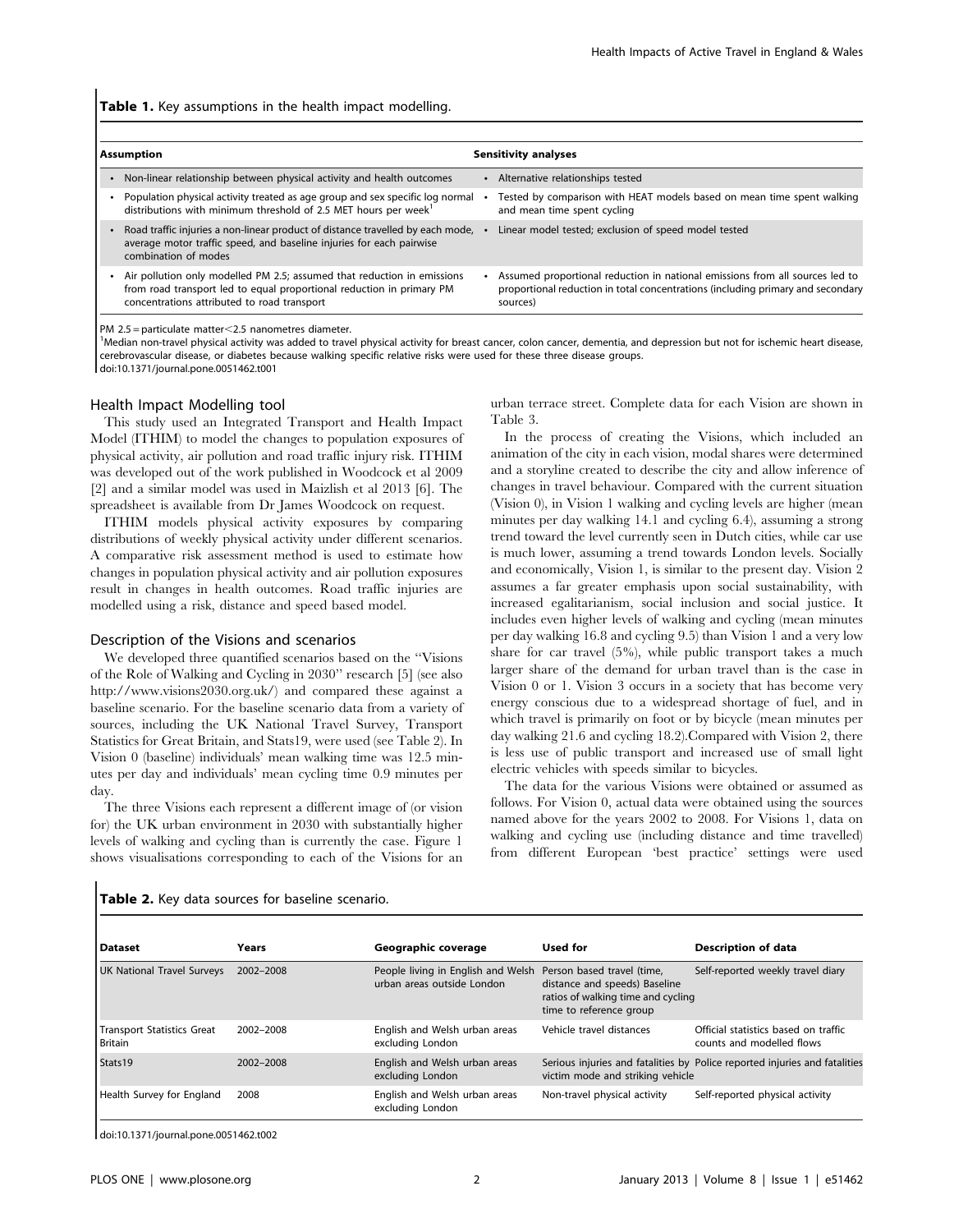

Figure 1. Visualisations for a typical urban terraced street. The four figures are taken from the visualisations used in the Visions 2030 Walking and Cycling Project http://www.visions2030.org.uk/. Each vision represents four different possibilities for urban transport in 2030 in the UK. These visualisations are of a 'typical' Victorian terraced street. Visualisations created by the School of Computing at the University of East Anglia. doi:10.1371/journal.pone.0051462.g001

(Netherlands, London, Denmark) as reference to elicit the input into the model. There are currently no cities with levels of walking and cycling as envisaged in Visions 2 and 3 and the input data for the model were obtained through elicitation of expert opinion. In this process, Visions 0 and 1 were used as a reference and combined with the storylines of Visions 2 and 3 to estimate changes in travel behaviour. An iterative set of discussions amongst the research team resulted in input data to the model (e.g. travel distance by mode) that is consistent with the Visions description and mode shares. A full description of the Visions can be found in [5].

With societal and economic changes, for example high fuel prices in Vision 3, substantial changes in modes shares and travel behaviour are expected. For the purpose of modelling the health effects of the transport changes taking place within the Visions the concern is with travel distances, travel times, travel speeds and who is doing the travelling. These allow estimation of exposures of physical activity, air pollution and road traffic danger. Societal changes in Visions 2 and 3 might be expected to lead to substantial changes in health exposures and outcomes beyond those directly arising from changes in transport. Even without these changes health outcomes would be anticipated to change by 2030. However, for the purpose of modelling the health effects resulting from changes in the transport mode shares and assumed changes in travel behaviour, only the 'transport' effect was considered.

In the scenarios with increased use of typically slower transport modes (primarily walking and to a lesser extent cycling) either travel times have to increase or travel distances have to fall. We modelled a small increase in mean travel times (e.g. from 56 minutes to 61 minutes per day in Vision 3) and a larger fall in travel distances (e.g. 28 km per day to 17 km per day in Vision 3), see Table 3.

Based on the changes occurring in the Visions we also modelled a reduction in freight (heavy goods vehicles and light goods vehicles) distance: a 13% reduction from baseline in Vision 1, 30% in Vision 2, and 39% in Vision 3. In the Visions policies to encourage active transport was assumed to result in the distance freight vehicles travelled on minor roads falling more than the distance on major roads or motorways. Some of the increase in cycling and use of alternative electric vehicles in Visions 2 and 3 would be for final stage freight deliveries [5]. This approach fits with earlier proposals for measures to reduce urban mortality amongst cyclists from heavy goods vehicles [7].

A number of factors were assumed to lead to changes in speeds by mode. Reduced waiting times and better infrastructure were assumed to increase speeds for cyclists and pedestrians. Increased fitness was also assumed to increase walking speeds. For motor vehicles, traffic calming and speed controls on driver behaviour, with automatic speed reduction, were assumed to result in slower traffic speeds and greater conformity to speed limits. Direct effects of changes to congestion on speed were not modelled but might not increase average speeds in a context of road space allocation to pedestrians and cyclists, and other substantial changes to road design.

# Physical activity

A simplified schematic representation of the physical activity model is shown in Figure S1.

For each scenario we used ITHIM to convert mean whole population walking and cycling times to age group and sex specific distributions of metabolic equivalent of task (MET) hours per week [8]. First, we calculated how walking and cycling times vary by age group and by sex by using ratios of walking time and cycling time to a reference age and sex group. For Vision 0, these ratios were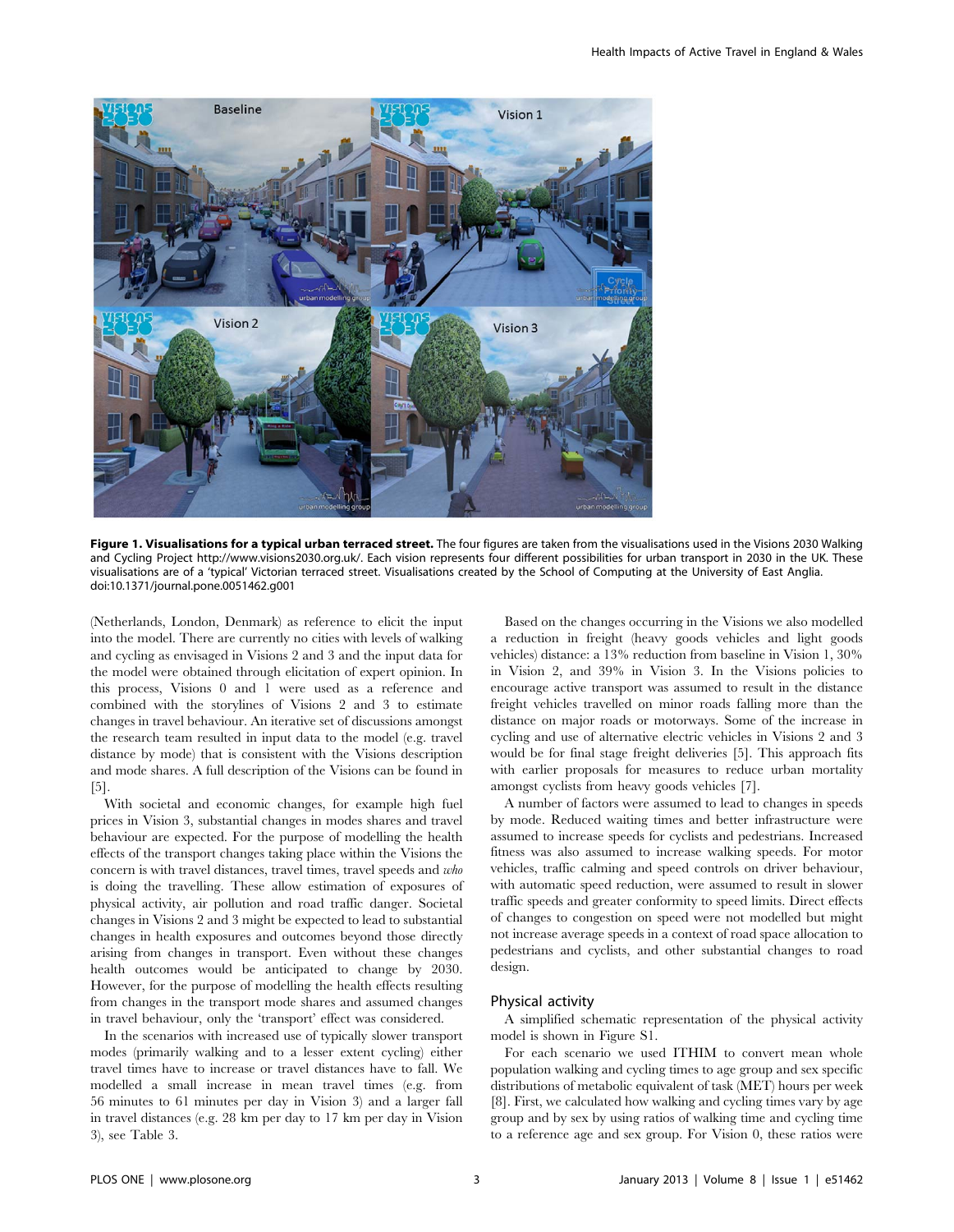Table 3. Stages, speed, time, and distance by mode for each Scenario.

|                                       |                                 | Vision 0                |       | Vision 1       |       | Vision 2       |      | Vision 3       |       |
|---------------------------------------|---------------------------------|-------------------------|-------|----------------|-------|----------------|------|----------------|-------|
| Stages/week                           | walk <sup>1</sup>               | 5.1                     | 25%   | 6.3            | 31%   | 7.4            | 37%  | 7.7            | 39%   |
|                                       | cycle                           | 0.3                     | 2%    | 2.7            | 13%   | 4.3            | 22%  | 7.7            | 39%   |
|                                       | bus                             | 1.1                     | 6%    | 1.9            | 9%    | 3.4            | 17%  | 1.9            | 10%   |
|                                       | minibus                         | 0.2                     | 1%    | 1.1            | 5%    | 2.4            | 12%  | 0.5            | 3%    |
|                                       | train/tube                      | 0.3                     | 1.4%  | 0.6            | 3%    | 1.1            | 6%   | 0.6            | 3%    |
|                                       | car short <sup>2</sup>          | 8.8                     | 44%   | 4.1            | 20%   | 0.5            | 3%   | 0.6            | 3%    |
|                                       | car long                        | 4.2                     | 21%   | 3.2            | 16%   | 0.5            | 2%   | 0.4            | 2%    |
|                                       | motorbike                       | 0.07                    | 0.3%  | 0.05           | 0.2%  | 0.05           | 0.3% | 0.05           | 0.3%  |
|                                       | alternative electric<br>vehicle | 0.0                     | $0\%$ | 0.1            | 1%    | 0.4            | 2%   | 0.6            | 3%    |
|                                       | total                           | 20                      | 100%  | 20             | 100%  | 20             | 100% | 20             | 100%  |
| Mean stage Distance (km) <sup>3</sup> | walk                            | 1.2                     |       | 1.2            |       | 1.3            |      | 1.7            |       |
|                                       | cycle                           | 3.6                     |       | 3.6            |       | 3.6            |      | 4.4            |       |
|                                       | bus                             | 11                      |       | 11             |       | 13             |      | 14             |       |
|                                       | minibus                         | 4                       |       | 4              |       | 4              |      | $\overline{4}$ |       |
|                                       | train                           | 44                      |       | 35             |       | 35             |      | 45             |       |
|                                       | car short                       | 3.7                     |       | 3.7            |       | 3.7            |      | 3.7            |       |
|                                       | car long                        | 31                      |       | 30             |       | 30             |      | 28             |       |
|                                       | motorbike                       | 16                      |       | 16             |       | 18             |      | 20             |       |
|                                       | alternative electric<br>vehicle | 3.6                     |       | 3.0            |       | 3.2            |      | 4.0            |       |
| Mean speed (kmph)                     | $\mathsf{walk}^4$               | 4.3                     |       | 4.6            |       | 4.9            |      | 5.2            |       |
|                                       | cycle <sup>5</sup>              | 12                      |       | 13             |       | 14             |      | 16             |       |
|                                       | bus                             | 23                      |       | 26             |       | 23             |      | 23             |       |
|                                       | minibus                         | 13                      |       | 13             |       | 13             |      | 13             |       |
|                                       | train <sup>6</sup>              | 60                      |       | 45             |       | 50             |      | 45             |       |
|                                       | car short                       | 21                      |       | 18             |       | 15             |      | 15             |       |
|                                       | car long                        | 51                      |       | 51             |       | 50             |      | 35             |       |
|                                       | motorbike                       | 42                      |       | 38             |       | 35             |      | 30             |       |
|                                       | alternative electric<br>vehicle | 11                      |       | 12             |       | 13             |      | 14             |       |
| Distance (km per week)                | walk                            | 6.3                     | 3%    | 8              | 4%    | 10             | 7%   | 13             | 11%   |
|                                       | cycle                           | 1.2                     | 1%    | 10             | 5.5%  | 15             | 12%  | 34             | 28.9% |
|                                       | bus                             | 12                      | 6%    | 21             | 12%   | 43             | 32%  | 26             | 22%   |
|                                       | minibus                         | $\mathbf{1}$            | 0%    | 4              | 3%    | 10             | 7%   | $\overline{2}$ | 2%    |
|                                       | train                           | 13                      | 6%    | 21             | 12%   | 39             | 29%  | 27             | 23%   |
|                                       | car short                       | 33                      | 17%   | 15             | 9%    | $\overline{2}$ | 1%   | $\overline{2}$ | 2%    |
|                                       | car long                        | 130                     | 66%   | 96             | 55%   | 14             | 10%  | 10             | 8%    |
|                                       | motorbike                       | 1.1                     | 1%    | 0.8            | 0%    | 0.9            | 1%   | 1.0            | 1%    |
|                                       | alternative electric<br>vehicle | 0.1                     | $0\%$ | 0.42           | 0%    | 1.28           | 1%   | 2.40           | 2%    |
|                                       | total                           | 197                     | 100%  | 176            | 100%  | 133            | 100% | 117            | 100%  |
| Time (minutes per week)               | walk                            | 87                      | 22%   | 99             | 24%   | 118            | 28%  | 151            | 35%   |
|                                       | cycle                           | 6                       | 2%    | 45             | 11%   | 66             | 16%  | 127            | 30%   |
|                                       | bus                             | 32                      | 8%    | 48             | 12%   | 111            | 27%  | 67             | 16%   |
|                                       | minibus                         | $\overline{\mathbf{4}}$ | 1%    | 20             | 5%    | 44             | 11%  | 9              | 2%    |
|                                       | train                           | 13                      | 3%    | 28             | 7%    | 46             | 11%  | 36             | 8%    |
|                                       | car short                       | 96                      | 24%   | 51             | 12%   | 7.5            | 2%   | 9              | $2\%$ |
|                                       | car long                        | 153                     | 39%   | 113            | 28%   | 16             | 4%   | 17             | 4%    |
|                                       | motorbike                       | 1.5                     | 0.4%  | 1.3            | 0.3%  | 1.5            | 0.4% | 2.0            | 0.5%  |
|                                       | alternative electric vehicle    | $\pmb{0}$               | $0\%$ | $\overline{2}$ | $1\%$ | 5.9            | 1%   | $10\,$         | 2%    |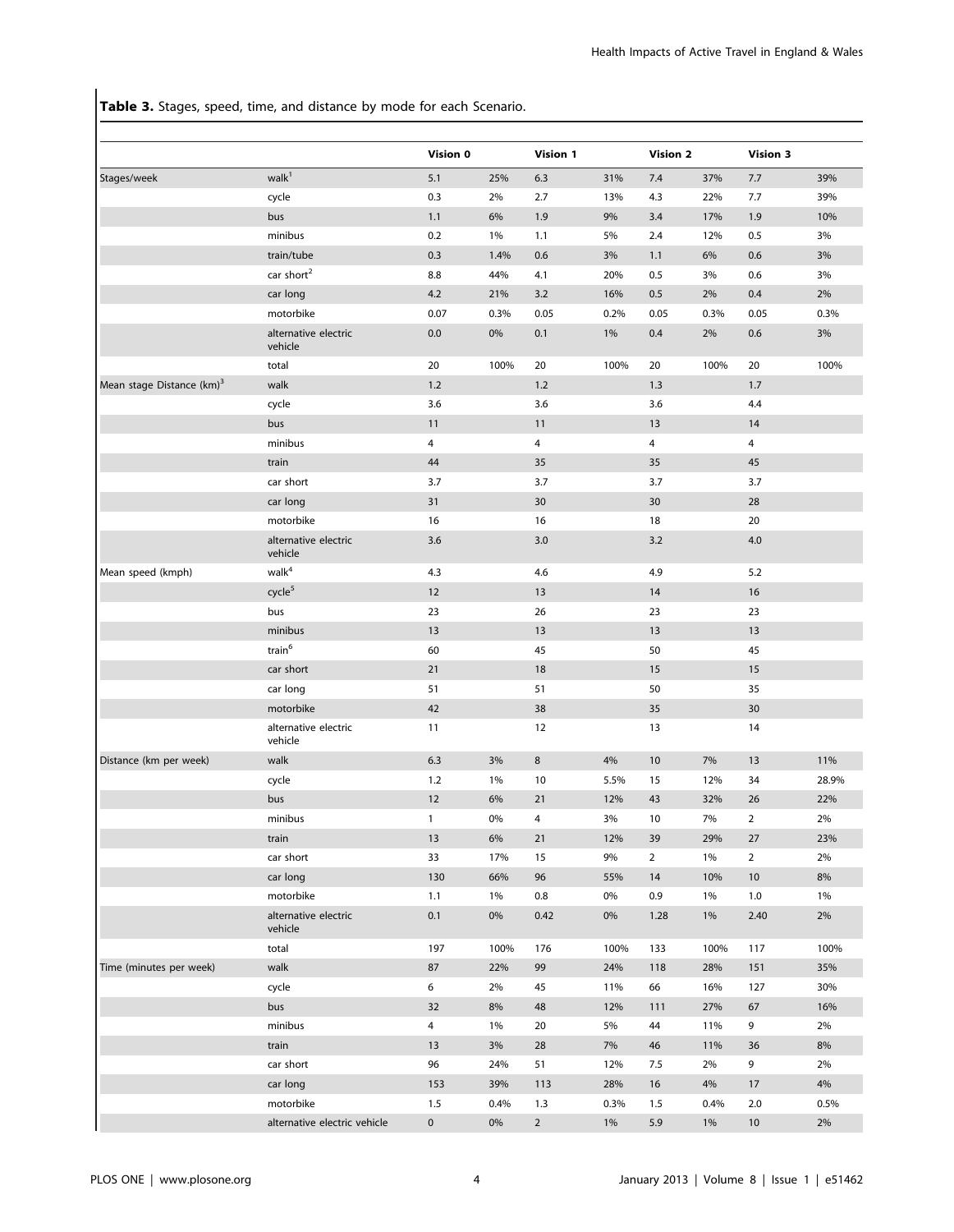|       | Vision 0 |      | <b>Vision 1</b> |      | <b>Vision 2</b> |      | <b>Vision 3</b> |      |
|-------|----------|------|-----------------|------|-----------------|------|-----------------|------|
| total | 393      | 100% | 407             | 100% | 417             | 100% | 428             | 100% |

<sup>1</sup>Walking stages shorter than 250 metres were excluded as they were assumed to be insufficient to contribute to physical activity.

<sup>2</sup>Car trips were divided into shorter (<8 km) and longer trips (>8 km). It was assumed that a greater proportion of shorter car trips could be substituted by walking or cycling.

<sup>3</sup>Longer stage distances were envisaged for Vision 3 for walking and cycling due to the greater willingness of people to replace longer trips with walking or cycling due to limited availability of motorised transport.

4 Changes in walking speed were assumed to be based on both increased fitness amongst the population and reduced waiting times for pedestrians.

<sup>5</sup>Changes in cycling speed were assumed to be based on faster infrastructure and reducing waiting times for cyclists. They were not assumed to affect the intensity of the cycling.

<sup>6</sup>Speed for train trips was assumed to fall in Visions 1 and 2 because of greater use of the train for shorter trips. In Vision 3 it was assumed that lower energy availability led to a reduction in speeds even with the longer stage distances.

doi:10.1371/journal.pone.0051462.t003

derived from the National Travel Survey dataset [9]. To estimate walking and cycling times for people aged 70 to 79 years and 80 years and over we used ratios calculated from the London Travel Demand Survey 2005 to 2008 [10] and applied these to the National Travel Survey age band of 70 years and over. For all other scenarios ratios were informed by those observed in the Netherlands Travel Survey 2005 [11]. The age and sex ratios are shown in Table 4.

We then combined walking and cycling time to give total active travel time. As time spent walking and cycling is skewed to the right, we fitted log normal distributions for each demographic group. The standard deviation was specified to represent the weekly active travel distribution. The coefficient of variation for each distribution was assumed to fall as average time spent in active travel increased. This was based on an algorithm we developed from analysis of multiple travel surveys (UK, London and the Netherlands), see below. The distributions of active travel time for the whole population under each Vision are shown in Figure 2, converted into equivalent minutes per day.

Coefficient of Variation =  $(-0.0108<sup>*</sup>a) + 1.2682$ 

a : active travel time per week

Walking and cycling are different intensity activities [8]. It was assumed that all cycling had an intensity of 6.8 METs (''bicycling 10–11.9 mph leisure, slow, light effort'', ''bicycling, to/from work, self-selected pace'').[12] For walking we created an algorithm to convert mean walking speed for each demographic group to MET values based on published data, assuming a minimum intensity of

|                     |           | Vision $0^2$ |         | Vision $13$ |             | Vision 2 |       | Vision 3 |       |
|---------------------|-----------|--------------|---------|-------------|-------------|----------|-------|----------|-------|
|                     | Age       | m            | f       | m           | $\mathbf f$ | m        | f     | m        | f     |
| <b>Walking time</b> | $0 - 4^4$ | $1.0$        | 0.9     | 0.8         | 0.9         | 0.7      | 1.0   | 0.6      | 0.6   |
|                     | $5 - 14$  | $1.0$        | $1.0$   | 0.7         | 0.8         | 0.6      | 0.8   | 0.6      | 0.8   |
|                     | $15 - 29$ | 0.8          | 1.0     | 0.8         | 1.0         | 0.7      | 1.0   | 0.8      | 1.0   |
|                     | $30 - 44$ | 0.6          | 0.9     | 0.8         | 1.0         | 0.9      | 0.9   | 0.9      | 0.9   |
|                     | $45 - 59$ | 0.7          | 0.8     | 1.0         | 1.2         | 1.0      | 1.1   | 1.0      | 1.1   |
|                     | $60 - 69$ | 0.8          | 0.8     | 1.3         | 1.3         | 1.2      | 1.2   | 1.1      | 0.9   |
|                     | $70 - 79$ | 0.8          | 0.7     | 1.3         | 1.1         | 1.2      | 1.0   | 1.0      | 0.8   |
|                     | $80+$     | 0.6          | 0.4     | 0.9         | 0.6         | 0.9      | 0.6   | 0.9      | 0.6   |
| <b>Cycling time</b> | $0 - 4^4$ | 0.5          | 0.4     | 0.5         | 0.4         | 0.5      | 1.0   | 0.7      | 0.7   |
|                     | $5 - 14$  | 3.9          | 1.4     | 1.1         | 1.0         | 1.1      | 0.8   | 0.9      | 0.8   |
|                     | $15 - 29$ | 4.0          | $1.0\,$ | 1.1         | $1.0\,$     | 1.1      | $1.0$ | 1.1      | 1.0   |
|                     | $30 - 44$ | 3.7          | 1.3     | 0.8         | 0.9         | 0.8      | 0.9   | 1.0      | $1.0$ |
|                     | $45 - 59$ | 3.4          | 1.2     | 0.8         | 0.9         | 0.8      | 1.1   | 1.0      | 1.0   |
|                     | $60 - 69$ | 2.0          | 0.8     | $1.0$       | 0.8         | 1.1      | $1.0$ | 1.1      | 1.0   |
|                     | $70 - 79$ | 1.9          | 0.3     | 0.9         | 0.5         | 0.9      | 0.8   | 0.8      | 0.7   |
|                     | $80 +$    | 0.4          | 0.2     | 0.4         | 0.1         | 0.4      | 0.2   | 0.4      | 0.4   |

Table 4. Ratios of time spent walking and cycling compared with women aged 15-29<sup>1</sup>.

<sup>1</sup>Within each Vision the ratio is that of time spent walking or cycling in each demographic group to that time spent walking or cycling amongst women aged 15-29 (the reference category).

2 Based on data from the UK National Travel Survey 2002–2008.

<sup>3</sup>Based on data from the Netherlands National Travel survey 2005.

<sup>4</sup>Values for younger children include time being pushed or carried.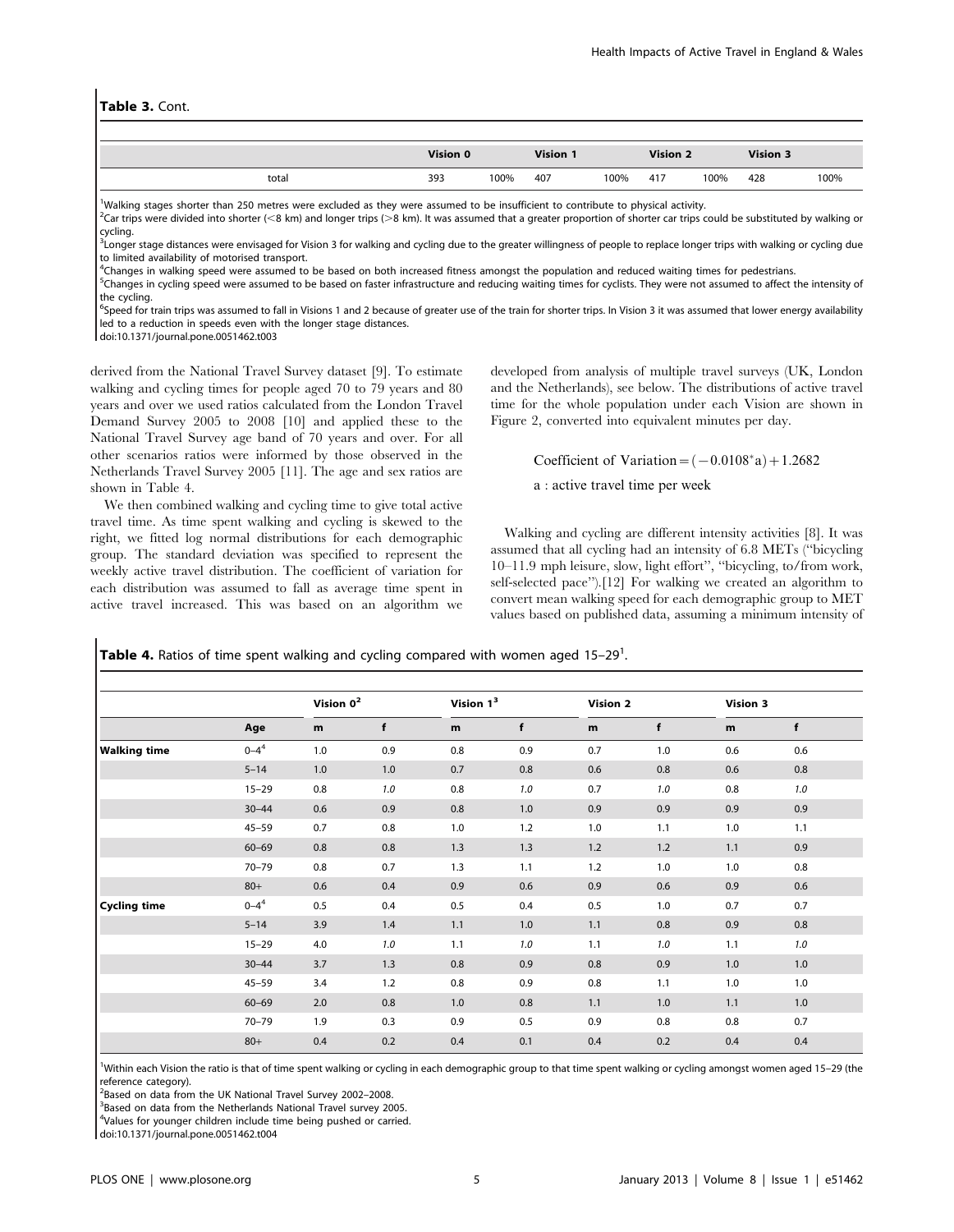

Figure 2. Population distributions of time spent in active travel. A: Vision 1 median 9 minutes per day of walking plus cycling. B: Vision 2 median 14 minutes per day of walking plus cycling. C: Vision 3 median 19 minutes per day of walking plus cycling. D: Vision 4 median 30 minutes per day of walking plus cycling. doi:10.1371/journal.pone.0051462.g002

2.5 METs (slow walking) [12]. The walking and cycling active travel time distribution was then converted into a MET hours distribution based on these calculated values.

# Walking MET value =  $1.4594*exp(0.19*s)$ s : walking speed kmph

Non-travel related physical activity was estimated using the Health Survey for England (HSE) for 2008. It was assumed that these activities would not change across the scenarios. For each quintile of walking and cycling activity in HSE within each demographic group we estimated weekly MET values for activity from all the other domains (see Table S1). These quintile specific median MET values were added to the active travel quintile specific median MET values to estimate total physical activity exposure.

In Vision 3, in which there is an uptake of small light electric vehicles (including electric bikes and mobility scooters), simplifying assumptions were made that these were not physically active modes and that the risk of injury was the same as for pedal cycles.

Modelling health impacts. In the health impact model median MET hours per week of active travel or total physical activity for each quintile of the MET hours distribution were used as the measures of physical activity exposure. Separate distributions were used for each age and sex group. The change in exposure was the change in median MET hours for each quintile of the distribution comparing each Vision with baseline. How the age and sex specific disease burdens would change under each scenario was then modelled using a comparative risk assessment approach [13].

The impact of physical activity on different diseases was based on the systematic overview in Woodcock et al 2009 [2], (Table 5). For type II diabetes [14] and cardiovascular disease [15], relative risks were taken from systematic reviews based on walking alone, therefore, only active travel exposure was considered. For breast cancer [16], colon cancer [17], dementia [18], and depression [19] relative risks were taken from systematic reviews and other studies combining physical activity from multiple domains. It was assumed the same relative risks applied to premature deaths, years of life lost, and years of healthy life lost due to disability. Studies suggest that the relationship between physical activity and health outcomes is strongly curvilinear, with the greatest benefit from moving from low to moderate levels of activity [20,21]. However, the shape of the relationship for different diseases is uncertain. Given the evidence of a curvilinear relationship in general but an absence of evidence on the shape of the relationship for specific diseases it was assumed, in the main analysis, that changes in disease risk were log linearly associated with a power 0.5 transformation of the exposure.

The log normal distribution approach for modelling physical activity assumes everyone undertakes some active travel. However, in the cohort studies used to estimate dose response relationships between physical activity and health outcomes people doing less than a certain amount of physical activity would be classified as inactive. Therefore, a minimum threshold of 2.5 MET hours per week was assumed for any benefit from physical activity (this is equivalent to an average daily total of fewer than 10 minutes per day of slow walking).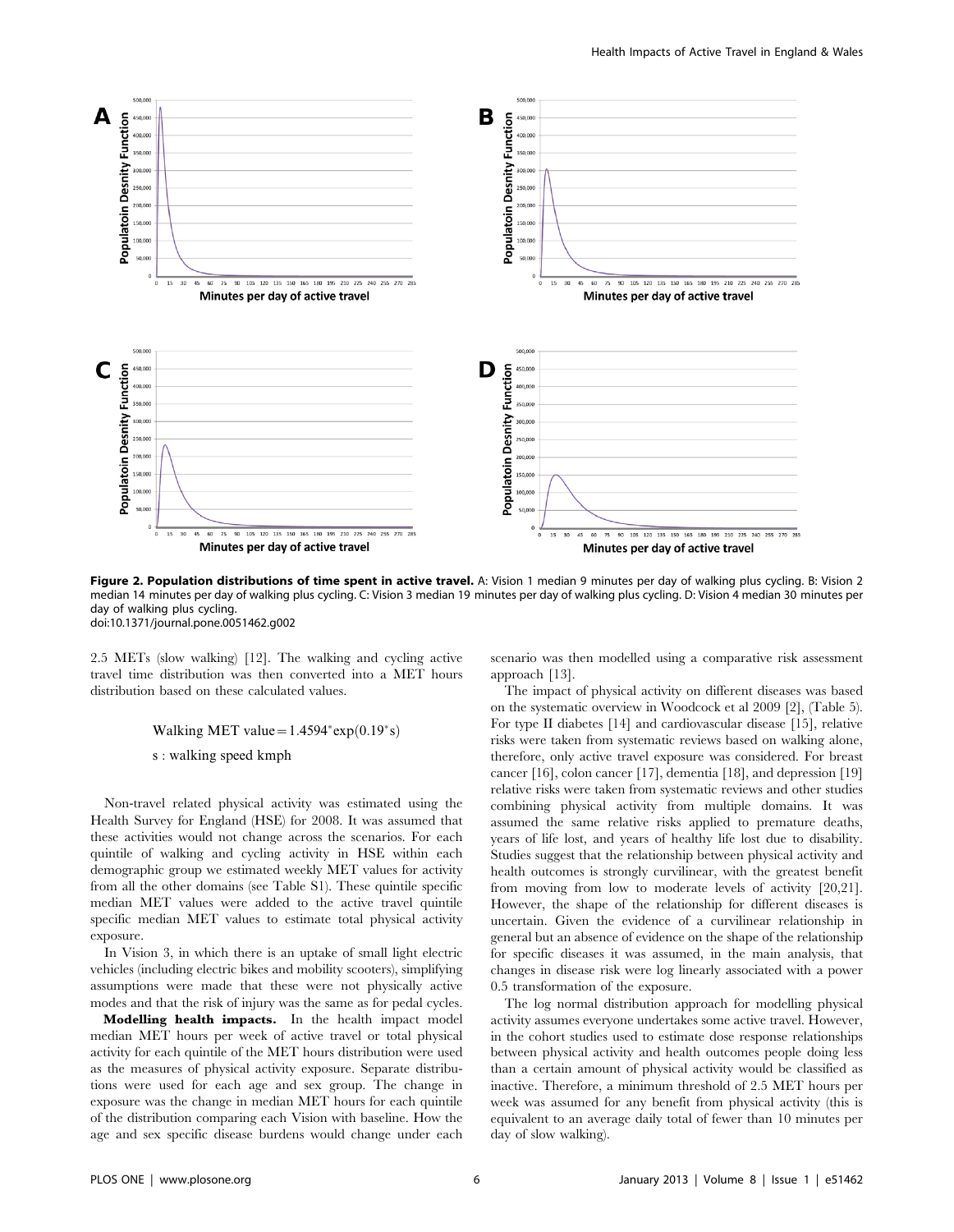|                                                              | Specific diseases for main model                                                                                                                                                                                                                                                                                                                                                                 |       |             |                                                                                                                                                                                                                                                                                                                                        |        |                 |                  |                         | All-cause mortality                      |                                         |                                              |                                              | Sensitivity analysis<br>for cardiovascular<br>disease |           |
|--------------------------------------------------------------|--------------------------------------------------------------------------------------------------------------------------------------------------------------------------------------------------------------------------------------------------------------------------------------------------------------------------------------------------------------------------------------------------|-------|-------------|----------------------------------------------------------------------------------------------------------------------------------------------------------------------------------------------------------------------------------------------------------------------------------------------------------------------------------------|--------|-----------------|------------------|-------------------------|------------------------------------------|-----------------------------------------|----------------------------------------------|----------------------------------------------|-------------------------------------------------------|-----------|
|                                                              | Cancer [16] cancer [17]<br><b>Breast</b>                                                                                                                                                                                                                                                                                                                                                         | Colon |             | Cardiovascular Dementia<br>disease [15]                                                                                                                                                                                                                                                                                                | $[18]$ | Depression [19] |                  | <b>Diabetes</b><br>[14] | et al [20] total<br>Woodcock<br>activity | walking alone<br>Woodcock<br>et al [20] | cycling <sup>2</sup> [23]<br><b>HEAT for</b> | walking <sup>3</sup> [24]<br><b>HEAT for</b> | Sattelmair<br>$[21]$                                  |           |
| restrictions<br>Population                                   | female                                                                                                                                                                                                                                                                                                                                                                                           |       | male female |                                                                                                                                                                                                                                                                                                                                        |        | Age>29          | $15 - 29$<br>Age |                         |                                          |                                         |                                              |                                              |                                                       |           |
| corresponding<br>to relative risk<br>(MET hours)<br>Exposure | 5                                                                                                                                                                                                                                                                                                                                                                                                | 51    | 30          | $\infty$                                                                                                                                                                                                                                                                                                                               | 32     |                 |                  | $\equiv$                |                                          |                                         | $\frac{8}{2}$                                | $\overline{12}$                              | 23                                                    | 56        |
| Relative Risk <sup>4</sup>                                   | 0.94                                                                                                                                                                                                                                                                                                                                                                                             | 0.80  | 0.86        | 0.84                                                                                                                                                                                                                                                                                                                                   | 0.72   | 0.83            | 0.93             | 0.89                    | 0.81                                     | 0.89                                    | 0.72                                         | 0.78                                         | 0.86                                                  | 0.80 0.75 |
| Transformation 0.5<br>of exposure                            |                                                                                                                                                                                                                                                                                                                                                                                                  | 0.5   | 0.5         | 0.5                                                                                                                                                                                                                                                                                                                                    | 0.5    | 0.5             | 0.5              | 0.375                   | 0.25                                     | 0.375                                   | transformation<br>ş                          | No transformation No transformation within   | each spline                                           |           |
|                                                              | $b =$ Reference MET hours per week $\wedge$ Transformation of exposure.<br>a = Scenario MET hours per weeks <sup>^</sup> Transformation of exposure.<br><sup>3</sup> . 0.78 29 minutes per day of walking at 4.8 km/hour.<br><sup>2</sup> . 0.72 for 3 hours per week of cycling at 14 km/hour.<br>0.375, log, and 1 were used in sensitivity analysis.<br>doi:10.1371/journal.pone.0051462.t005 |       |             | Methods for estimating exposures and selection of relative risks are reported in Woodcock et al 2009 [2]. Transformation of exposure for specific diseases is reported here for the main model (alternative transformations 0.<br><sup>4</sup> . Reduction in health outcome as a change in walking or cycling = 1 - RR $\land$ (a/b). |        |                 |                  |                         |                                          |                                         |                                              |                                              |                                                       |           |

Table 5. Dose response functions used by disease and for all-cause mortality. Table 5. Dose response functions used by disease and for all-cause mortality.

Health Impacts of Active Travel in England & Wales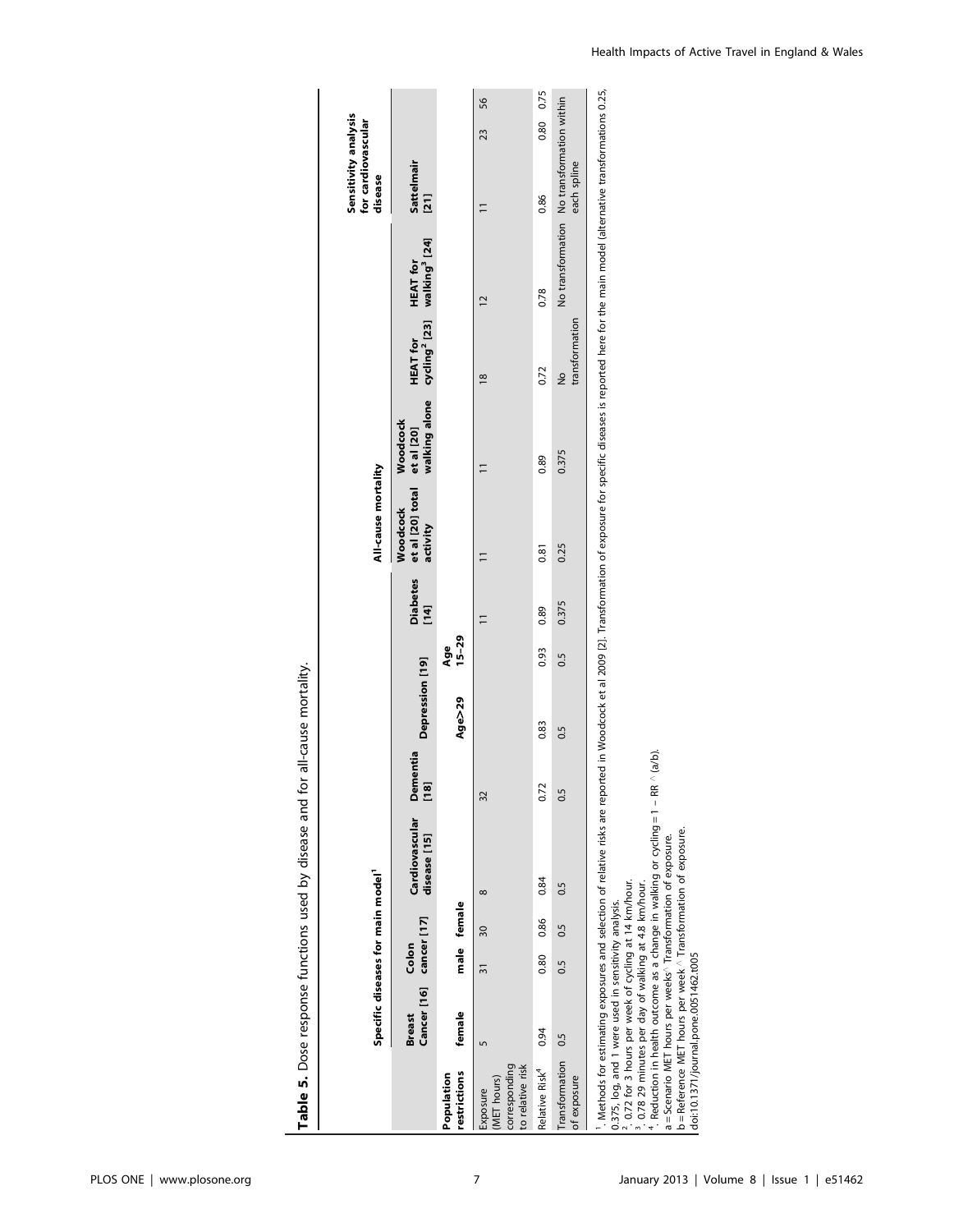We used disease burden data from the WHO for the UK for 2010, reweighted for the size and demographic structure of the English and Welsh urban population outside London [22]. We used data that were not age weighted or discounted.

Sensitivity analysis. To investigate the sensitivity of the analysis to changes in the parameters and model structure we ran multiple sensitivity analyses.

We considered alternative dose response functions based on alternative transformations of the exposure (no transformation, log, power 0.375, and power 0.25) and using values from a separate meta-analysis of physical activity and ischemic heart disease, which fitted cubic splines, (Table 5) [21].

We directly modelled the impact of changes to physical activity exposure on all-cause mortality rather than modelling disease specific mortality. Exposure response functions for all-cause mortality taken from Woodcock 2010 [20] were used for total physical activity and for walking alone, (Table 5).

The World Health Organization HEAT tools for walking and cycling model changes in premature deaths from changes to walking and cycling, respectively [23] [24]. They use a log-linear model, i.e. the exposure variable is not transformed. Additionally, the HEAT tools are only intended to be applied to populations aged under 75 years for walking and under 65 years for cycling, whereas the ITHIM tool models impacts from changes in physical activity to all age groups over 30 years old. We ran multiple comparisons with the HEAT tools and the values they provided.

Firstly, using ITHIM, we applied the exposure response functions recommended for the WHO HEAT tools for cycling [23] and for walking [24] (Table 5). The relative risks were then separately applied to the change in total active travel (i.e. walking and cycling combined). Next, we ran models with and without the age restrictions – that is, assuming no effect on those aged  $>74$ years when using the relative risks for walking or  $>64$  years when using the relative risks for cycling. To facilitate comparability with the main results from ITHIM we modelled the impact on both premature deaths and years of life lost, but not on years of healthy life lost due to disability.

Secondly, the HEAT tools for cycling and walking were directly used to estimate the percentage reductions in deaths due to changes in cycling activity and walking activity, respectively. We report both the results assuming an effect on the whole population as well as adjusted results. These adjusted results were estimated by calculating the proportion of all deaths in our study population occurring amongst people aged under 75 (for walking) and 65 (for cycling), and multiplying this proportion by the percentage changes in total deaths. We combined the impact fractions from the HEAT walking model and the HEAT cycling model assuming a multiplicative rather than additive relationship to reduce the risk of double counting.

The ratio of time spent walking and cycling by different age groups was assumed to differ between the Visions, becoming more in line with that of the Netherlands as cycling increases (Table 4). To investigate the sensitivity of the model to these changes, we modelled the impact of changes in total population activity levels assuming that age and gender ratios remained constant.

#### Injury risk

In this study we used a risk, distance and speed based modelling approach. Changes in the distance travelled by motor vehicle traffic and by pedestrians and cyclists in the transportation scenarios are likely to affect the number of road traffic injuries and who is injured. We developed a model to generate absolute numbers, rather than relative risks, of deaths and serious injuries

from road traffic collisions. A simplified schematic of the road traffic injury model is shown in Figure S2.

We treated all injuries as being either the result of a collision between a striking vehicle and a victim vehicle occupant (or pedestrian) or being the result of a collision involving no other vehicle. For collisions involving multiple vehicles we categorised the largest vehicle as the striking vehicle. The model is based on changes to distance travelled by striking vehicle modes, changes to distance travelled by victim mode and on changes to motor vehicle speed. Changes to distance are applied to the numbers of injuries suffered by users of a given mode involved in a collision with another given mode. A related modelling approach was proposed by Bhalla et al [25] in which a two stage process was used to calculate collisions and then injuries. The current study used a one stage approach to directly calculate injuries and fatalities. This model is closely related to that applied previously for California [6] and London [2] but different parameters were used in this current study.

We analysed routinely collected UK Police data from the Stats19 database [26] from 2002–2008 to separately estimate the number of victims seriously injured and killed in collisions with each type of vehicle. It was assumed that injury risks would differ on major and minor roads. Therefore, separate tables of injuries were extracted from Stats19 for injuries on each of the road types; motorway, A road, and minor road. Where collisions occurred at a junction between two road types, the higher road classification was used. Collisions were geocoded using ArcGis and we selected injuries that occurred in urban areas in England and Wales outside London. The Stats19 classification of injuries (fatal, severe and minor) was used. A 'fatal' injury is defined as those cases in which death occurs in fewer than 30 days as a result of the collision. 'Serious' injuries are following hospital admission an in-patient either immediately or later. Minor injuries were not considered due to reporting inaccuracies [27]. To illustrate the structure of the data, values for serious injuries on minor roads are shown in Table S2.

We modelled changes in the number of people injured in collisions involving each combination of modes based on changes in person distance (for victims) and vehicle distance (for striking vehicles). Person distance and vehicle distance are related through mode specific occupancy rates. We took empirical estimates provided by Elvik [28] that suggest increases in distance either by striking vehicle or by victim mode lead to a less than proportional increase in injuries. The formulae are presented below.

$$
\sum_{r} \sum_{i} \sum_{v} \sum_{s} C_{sv} \left(\frac{l2v}{l1v}\right)^{\alpha_{VS}} \left(\frac{l2s}{l1s}\right)^{\beta_{SV}}
$$
  
If  $s = no$  other vehicle,  $\left(\frac{l2v}{l1v}\right)^{\alpha_{VS}} \equiv 1$ 

- $\bullet$  r = road type (motorway, major, minor)
- $\bullet$  i = injury type (fatal, serious)
- $\bullet$  v = victim mode (pedestrian, cyclist, motorcyclist, car occupant, LGV occupant, bus occupant, HGV occupant)
- $\bullet$  s = striking mode (bike, motorbike, car, LGV, bus, HGV, no other vehicle)
- $\bullet$  C = casualties for a given victim mode and striking vehicle at baseline
- $\bullet$  12 = distance by mode in scenario
- $\bullet$  11 = distance by mode at baseline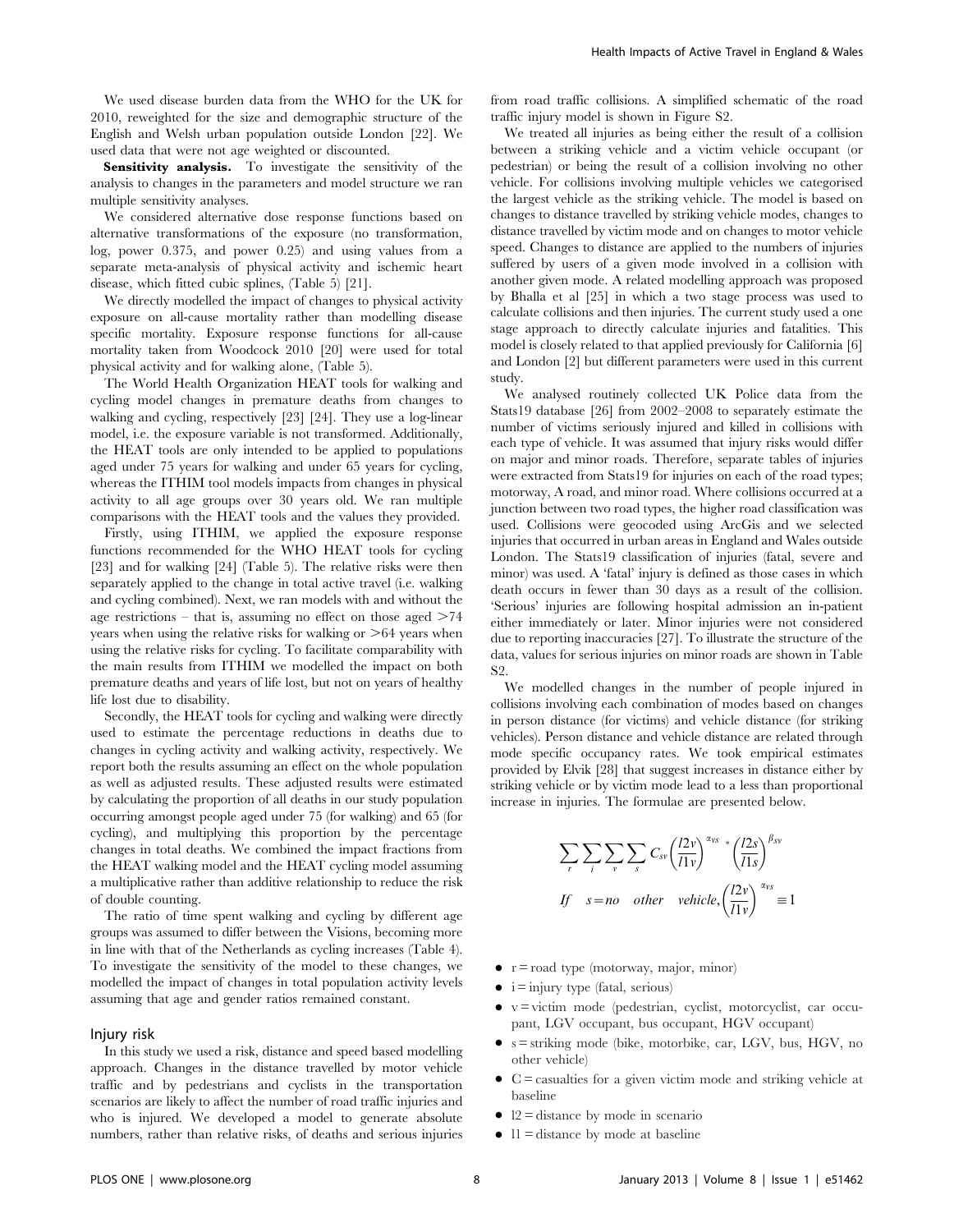- If victim mode is cyclist or pedestrian then  $\beta_{SV} = 0.7 \&$  $\alpha$ vs = 0.5 (cyclist) or 0.4 (pedestrian)
- N If victim mode is one of (motorcyclist, car occupant, LGV occupant, bus occupant, HGV occupant) then bsv and  $\alpha$ vs = 0.525
- If striking vehicle is no other vehicle then  $\alpha v s = 0.8$

These values are such that for collisions involving a motor vehicle with a bike or pedestrian, a doubling of motor vehicle distance leads to a 62% increase in injuries amongst cyclists and pedestrians, while for victims a doubling of distance by cyclists leads to a 41% increase in cyclist injuries and a doubling of distance by pedestrians leads to a 32% increase in pedestrians injuries. For collisions solely involving motor vehicles, a doubling of distance by striking vehicle or victim vehicle would lead to a 44% increase in injuries (2'0.525). For the risk of collisions in which the striking vehicle and victim mode are the same then, automatically, a doubling of distance by victim mode would imply a doubling of distance victim by striking mode. In this case, a doubling of distance would lead to an increase in the number of injuries of  $107\%$  ((2 $\sim$ 0.525 $\ge$ 2). For collisions involving only one vehicle, a doubling of distance would lead to a 74% increase in injuries.

Vehicle speed is a strong risk factor for collisions and severity of injury. Therefore, we adapted a simple version of the speed model described by Cameron & Elvik [29] to model how changes to speed would affect injuries. In this modelling method, the relationship between speed and injury risk is strongly non-linear and is based on different power transformations for different road types. To represent changes to speeds on these roads it was assumed that for each Vision the specified change in average car speed for shorter car trips equated to the change in average speed on minor roads, and the change in average car speed for longer car trips equated to the change in average speed on major roads and motorways. It was also assumed that the speed model could only be robustly applied to collisions in which cars, light goods vehicles or motorbikes were the striking vehicle.

$$
\left(\frac{speed\_scenario}{speed\_baseline}\right)^{\alpha}
$$

 $\alpha$  = 3.5 for motorways and 2 for major and minor roads

Changes in the demographic structure of travel by different modes may affect the changes in disease burden as loss of life in an older age group is calculated as fewer years of life lost than a death at a younger age. The simplifying assumption was made that the total numbers of injuries by mode were not affected by changes in who was cycling or walking but that the modelled change in injuries among cyclists and pedestrians was distributed across demographic groups according to the change in time spent walking and cycling in each demographic group. The change in disease burden was measured as DALYs, years of life lost, and years of healthy life lost to disability. To calculate this from changes to numbers of serious injuries and fatalities, we assumed the ratios of deaths to years of life lost due to deaths was a constant within each demographic group based on the data provided in the WHO disease burden data, and the ratio of years of life lost to years of healthy life lost due to disability to injuries was a constant within each demographic group.

Sensitivity analysis. We undertook sensitivity analyses varying the relationship between the changes in distance for each mode and changes in number of injuries. Firstly we assumed that injuries changed with the square root of the ratio of distance in the

#### Table 6. Air pollution health impact model.

|                                      | Model                             | Coefficient   |
|--------------------------------------|-----------------------------------|---------------|
| Cardio-respiratory (age>=30)         | $RR = exp(b(x1-x2)$ $b = 0.00893$ |               |
| Lung cancer (age $>$ = 30)           | $RR = exp(b(x1-x2)$ $b = 0.01267$ |               |
| Acute respiratory infections (age<5) | $RR = exp(b(x1-x2))$              | $b = 0.00332$ |

 $x1$  = exposure baseline.

 $\times$ 2 = exposure scenario.

GBD cause groups. Cardio-respiratory 39–40, 106–109, 112–114; Lung cancer 67; ARI 39–40.

doi:10.1371/journal.pone.0051462.t006

scenario to distance at baseline for both victim mode and striking vehicle (as used in the California application of ITHIM [6]) and secondly we assumed a simple linear relationship between injury and distance (as used in the modelling for London and Delhi [2]). We also ran the model excluding the speed module.

#### Air pollution

A simple model was used to estimate the health impacts from changes to air pollution. We used published data that provides concentrations of particulate matter smaller than 2.5 micrometres (PM 2.5) and source apportionment (for primary PM) for each 1 kilometre (km) square grid in the UK [30]. Combining this data with data from the 2001 census we calculated population weighted PM 2.5 for urban areas in England and Wales outside London [31]. These data were weighted by age group specific population data (age groups: 0 to 4, 30 to 59, and 60+). We then took data on exhaust pipe and tyre wear emissions per km for each vehicle type for urban areas by road type for 2008 from the UK National Air pollution Emissions Inventory; see Table S3 [32].

The distance travelled under each scenario for each vehicle type was multiplied by the emission factors for that mode to produce estimates of the change in total transport emissions. The assumption was made that emission factors were constant across all the Visions. Finally we assumed that a change in urban transport emissions translated into a proportional change in primary PM 2.5 attributable to urban transport. The effect of changes in traffic congestion on air pollution was not modelled. A simplified schematic of the air pollution model is shown in Figure S3.

To calculate health impacts from changes to PM exposure we used the values recommended by the WHO [33], (Table 6). Changes to deaths and years of life lost were modelled across all cardio-respiratory diseases, lung cancer, and for acute respiratory infections in children aged less than 5 years.

Both air pollution and physical activity affect the risk of cardiovascular diseases and so to reduce the risk of double counting we assumed that percentage reductions in the disease burden were multiplicative rather than additive.

Sensitivity analysis. A second, simpler approach was used for sensitivity analysis that aimed to capture in broad terms changes in secondary PM. In this model, we took national values for the proportion of PM 2.5 emissions, including from natural sources, due to road transport and assumed a proportional reduction in total concentrations (based on the weighted average for the urban population of England and Wales) equivalent to the percentage reduction in emissions [34].

#### Carbon dioxide

For carbon dioxide  $(CO_2)$  emissions, we used mode specific emission factors from the National Atmospheric Emissions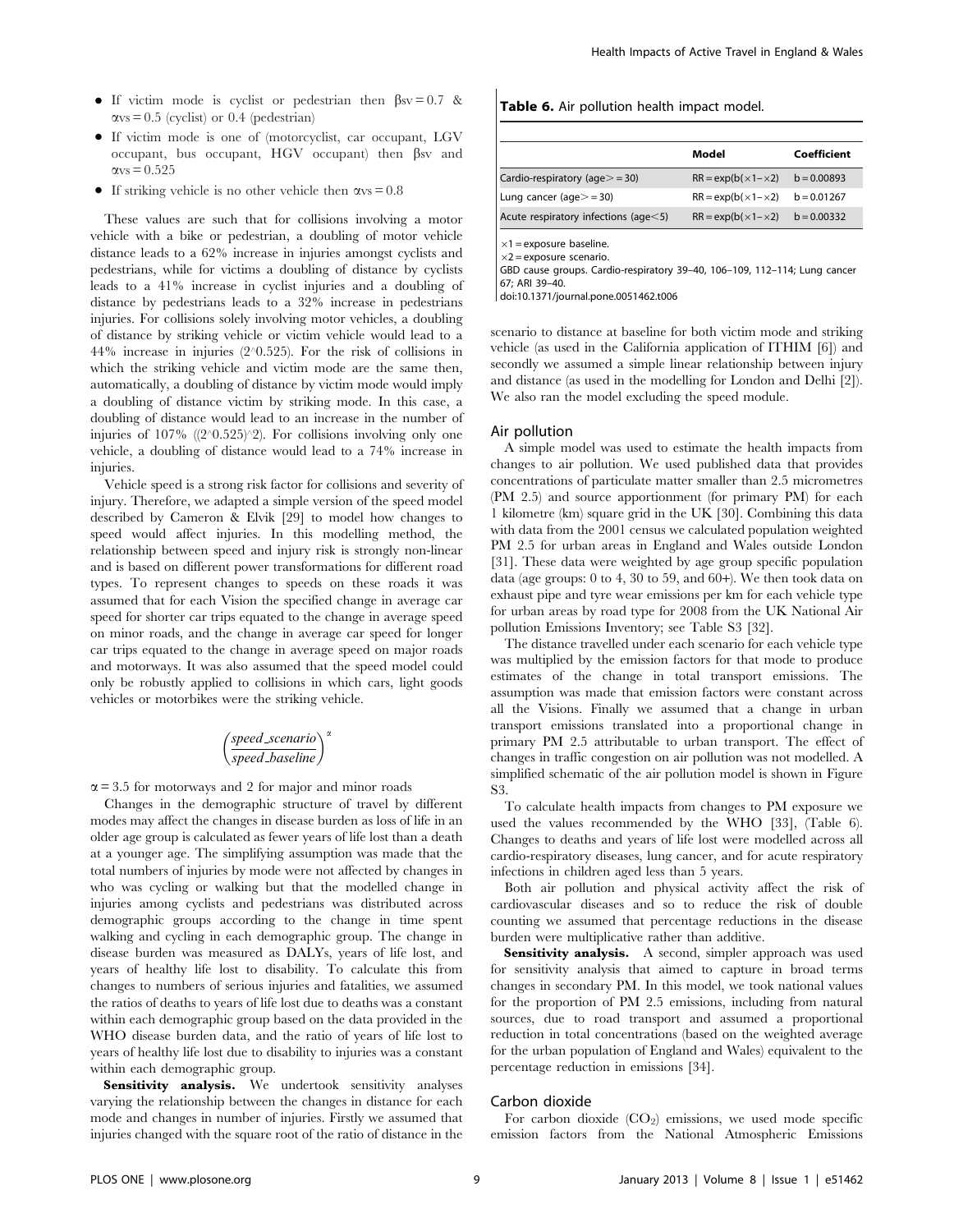Table 7. DALYs gained in one accounting year by Vision and by risk factor per million population.

|                                                                                       | Vision 1 | Vision 2 | Vision 3 |
|---------------------------------------------------------------------------------------|----------|----------|----------|
| Physical activity                                                                     | 3503     | 5129     | 7595     |
| Air pollution                                                                         | 47       | 137      | 166      |
| Road traffic injuries                                                                 | 228      | 855      | 867      |
| l Total                                                                               | 3774     | 6106     | 8606     |
| Reduction in total disease burden <sup>1</sup>                                        | 1.8%     | 2.9%     | 4.1%     |
| Reduction in CO <sub>2</sub> emissions from passenger<br>transport by urban residents | 26%      | 73%      | 83%      |

1 . Results do not total due to adjustment for double accounting.

doi:10.1371/journal.pone.0051462.t007

Inventory 2008 [32]. The assumption made was that emission factors were constant across all the scenarios (see Table S4). Based on the changes in vehicle km by road type we modelled the change in  $CO<sub>2</sub>$  emissions for vehicle distance by passenger transport, both private motor vehicles and buses.

#### Software for data analyses

Data analyses were conducted in Stata 11 (STATA Corporation) and ArcGIS (Esri). Health impact modelling was conducted in Excel 2010 (Microsoft), using ITHIM.

# Results

Results for each scenario standardised as DALYs per million population corresponding to the change in disease incidence in one year are show in Table 7 and Figure 3. In all scenarios, there was a reduction in the disease burden with the largest contribution coming from increases in physical activity, followed by fewer road traffic injuries. The largest health gains were from changes in ischemic heart disease, stroke, and dementia, followed by reductions in injuries (Visions 2 and 3) or diabetes (Vision 1); full data are shown in Table 8. The percentage reduction in different diseases affected by physical activity varied according to 1) the strength of the relationship between physical activity and the health outcome, 2) the changes in exposure in different demographic groups.



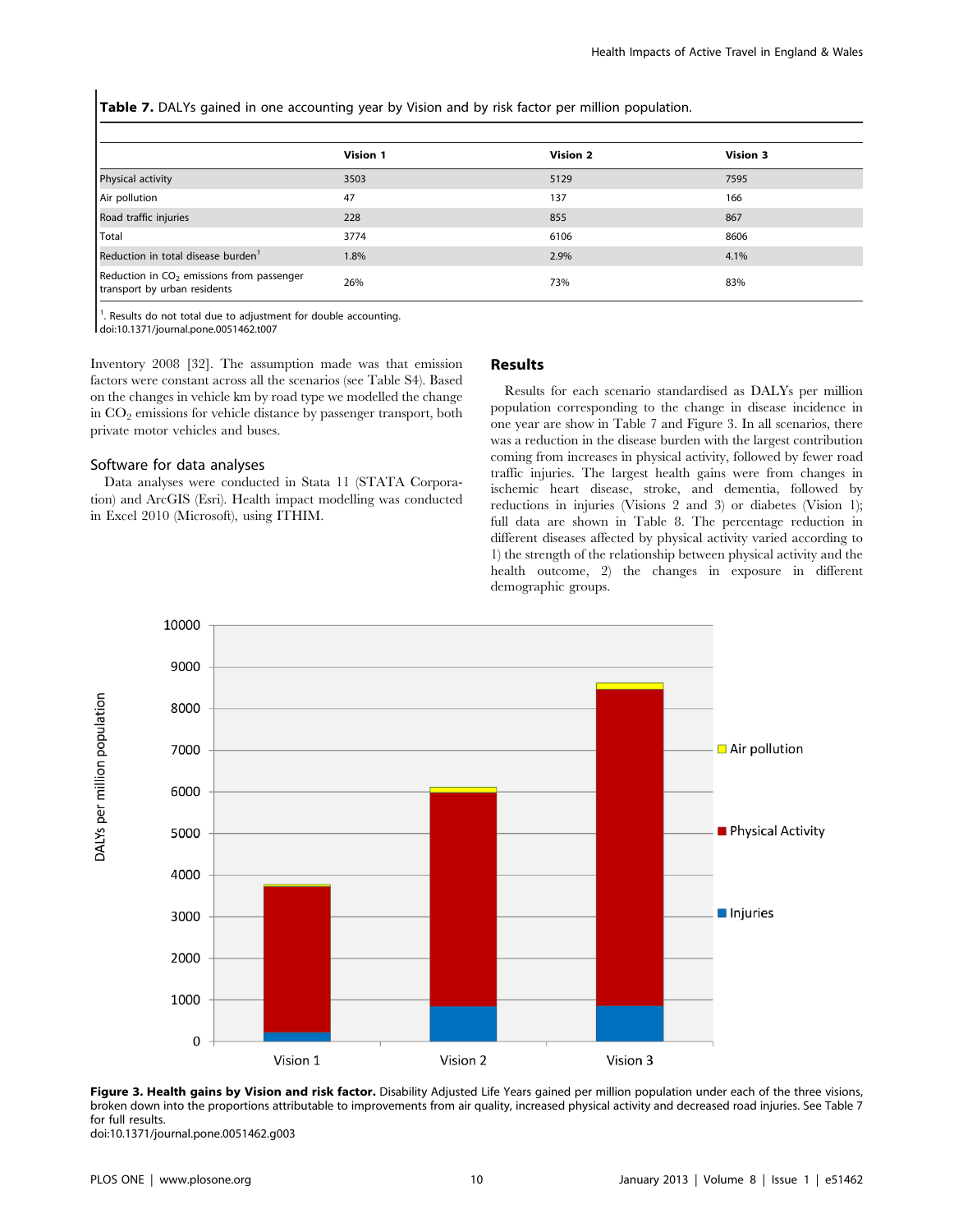|        | Table 8. Health gains by disease category. |                                  |          |          |          |                 |            |                         |                 |                               |                |          |                                           |
|--------|--------------------------------------------|----------------------------------|----------|----------|----------|-----------------|------------|-------------------------|-----------------|-------------------------------|----------------|----------|-------------------------------------------|
| Vision |                                            | <b>Ischemic heart</b><br>disease | Stroke   | Dementia | Injuries | <b>Diabetes</b> | Depression | <b>Breast</b><br>cancer | cancer<br>Colon | heart disease<br>Hypertensive | cancer<br>Lung | diseases | Respiratory Inflammatory<br>heart disease |
|        | DALYs per million<br>population            | $-1470$                          | $-758$   | $-610$   | $-228$   | $-310$          | $-154$     | $-80$                   | $-99$           | $-48$                         | $-10$          | $-7$     | ī                                         |
|        | % of disease burden                        | $-7.6%$                          | $-7.0%$  | $-5.3%$  | $-15.6%$ | $-7.2%$         | $-2.0%$    | $-1.8%$                 | $-2.2%$         | $-7.1%$                       | $-0.2%$        | 0.0%     | $-0.1%$                                   |
|        | DALYs per million<br>population            | $-2089$                          | $-1120$  | $-954$   | $-855$   | $-439$          | $-248$     | $-120$                  | $-161$          | $-70$                         | $-28$          | $-19$    | $\overline{C}$                            |
|        | % of disease burden                        | $-10.8%$                         | $-10.3%$ | $-8.3%$  | $-58.5%$ | $-10.2%$        | $-3.3%$    | $-2.7%$                 | $-3.6%$         | $-10.4%$                      | $-0.4%$        | $-0.1%$  | $-0.2%$                                   |
|        | DALYs per million<br>population            | $-2998$                          | $-1637$  | $-1432$  | $-867$   | $-629$          | $-451$     | $-183$                  | $-246$          | $-103$                        | $-34$          | $-23$    | $\overline{1}$                            |
|        | % of disease burden $-15.6%$               |                                  | $-15.1%$ | $-12.5%$ | $-59.3%$ | $-14.6%$        | $-5.9%$    | $-4.2%$                 | $-5.5%$         | $-15.2%$                      | $-0.5%$        | $-0.1%$  | $-0.3%$                                   |
|        | doi:10.1371/journal.pone.0051462.t008      |                                  |          |          |          |                 |            |                         |                 |                               |                |          |                                           |

#### Table 9. Fatalities by mode per scenario.

|                                         | Fatalities <sup>1</sup> |     |                                     |     |
|-----------------------------------------|-------------------------|-----|-------------------------------------|-----|
|                                         |                         |     | Baseline Vision 1 Vision 2 Vision 3 |     |
| walk                                    | 380                     | 315 | 215                                 | 168 |
| cycle & alternative electric vehicle 53 |                         | 133 | 129                                 | 177 |
| bus                                     | 11                      | 18  | 32                                  | 20  |
| car                                     | 424                     | 267 | 55                                  | 28  |
| <b>HGV</b>                              | 21                      | 21  | 19                                  | 16  |
| LGV                                     | 16                      | 15  | 12                                  | 7   |
| motorbike                               | 121                     | 71  | 51                                  | 32  |
| total                                   | 1025                    | 839 | 514                                 | 447 |

doi:10.1371/journal.pone.0051462.t009

Overall this resulted in a reduction in the total population disease burden of up to 4.1% with Vision 3. To put these figures into the context of more general values, the WHO estimates that for high income countries as a group lack of physical activity is responsible for 7.7% of disease burden (using different relative risks from those used in this study), with overweight and obesity an additional 8.4% and tobacco 17.9% [35].

#### Road traffic injuries

We found a reduction in the disease burden from road traffic injuries (DALYs) in all scenarios: 16% in Vision 1, 58% in Vision 2, and 59% in Vision 3. The changes in fatalities and serious injuries by mode are given in Tables 9 and 10 respectively.

In Vision 1 we found an increase in injuries amongst women aged over 45 and in men aged over 60 (figures not shown). However, these increases were outweighed by the other health gains from increases in physical activity for both of these age groups, suggesting a net benefit in all age groups.

#### Air pollution

 $\mathbf{L}$ 

Particulate matter from transport was reduced by approximately two thirds in Vision 3 and total exposure to particulate matter was reduced by  $0.1 \mu m$  in Vision 1,  $0.4 \mu m$  in Vision 2, and  $0.5 \mu m$  in Vision 3. Full results are shown in Table 11. Changes to

| Table 10. Serious injuries by mode per scenario. |  |  |  |  |  |
|--------------------------------------------------|--|--|--|--|--|
|--------------------------------------------------|--|--|--|--|--|

|                                         | Serious injuries <sup>1</sup> |       |                                     |      |  |  |  |
|-----------------------------------------|-------------------------------|-------|-------------------------------------|------|--|--|--|
|                                         |                               |       | Baseline Vision 1 Vision 2 Vision 3 |      |  |  |  |
| walk                                    | 4380                          | 3596  | 1847                                | 1636 |  |  |  |
| cycle & alternative electric<br>vehicle | 1449                          | 3244  | 2040                                | 2955 |  |  |  |
| bus                                     | 222                           | 390   | 741                                 | 425  |  |  |  |
| car                                     | 4968                          | 3168  | 537                                 | 296  |  |  |  |
| <b>HGV</b>                              | 130                           | 124   | 108                                 | 96   |  |  |  |
| LGV                                     | 177                           | 162   | 124                                 | 73   |  |  |  |
| motorbike                               | 2235                          | 1378  | 777                                 | 558  |  |  |  |
| total                                   | 13561                         | 12062 | 6175                                | 6039 |  |  |  |

<sup>1</sup>. Percentage reductions in these tables differ from the change in disease burden due to the different loss of life expectancy with a death or injury at different ages.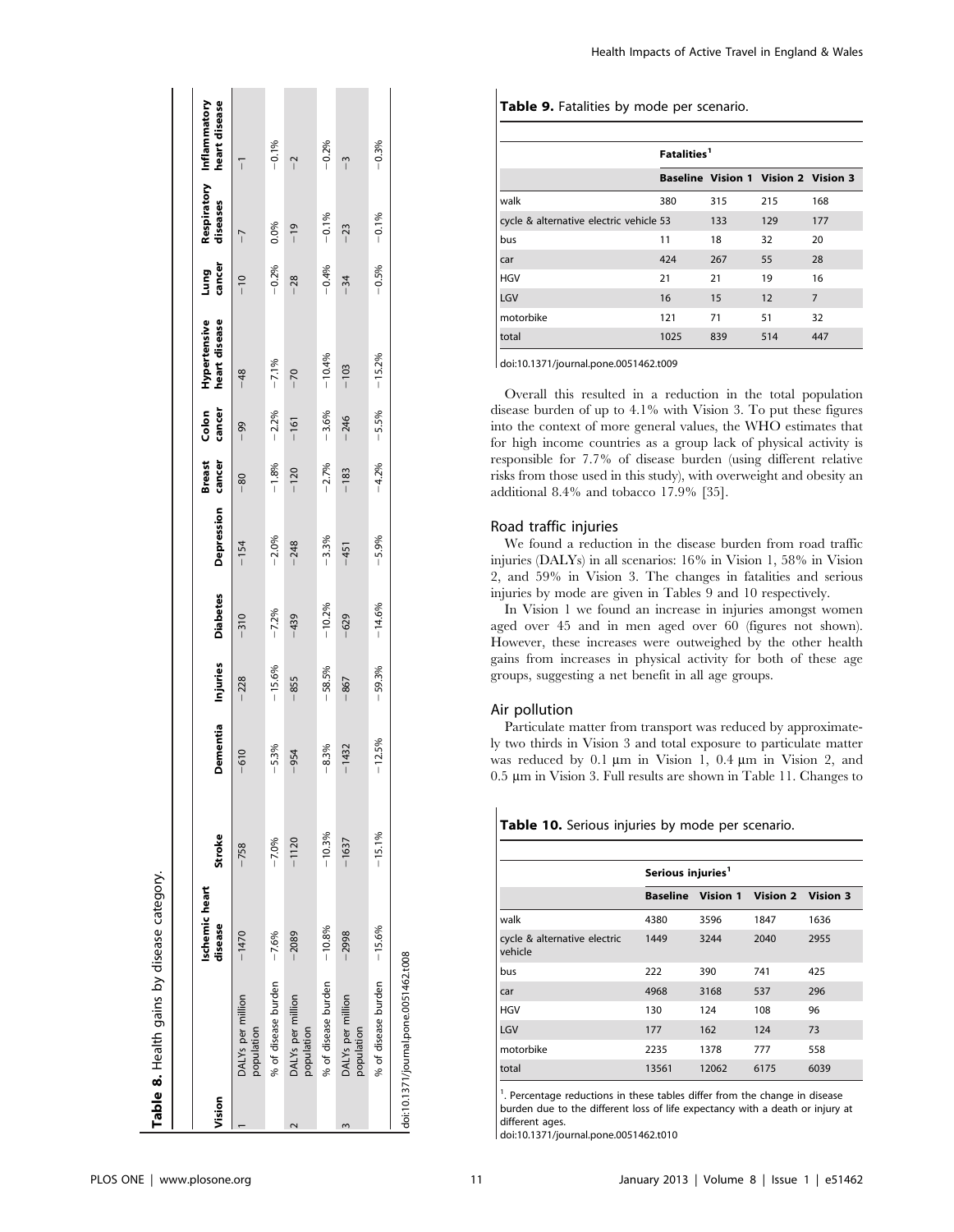#### Table 11. PM 2.5 Values by Vision.

|                                                                                        | <b>Baseline</b> | Vision 1 | Vision 2 | Vision 3 |
|----------------------------------------------------------------------------------------|-----------------|----------|----------|----------|
| Population weighted PM 2.5 exposure (um) 30-59 year age group                          | 10.3            | 10.2     | 9.9      | 9.8      |
| Sensitivity analyses: Population weighted PM 2.5 exposure (um) 30-59 year<br>age group | 10.3            | 9.9      | 9.1      | 8.9      |
| Reduction in emissions from urban transport                                            | 0%              | 19%      | 51%      | 69%      |
| Ⅰ% PM 2.5 from local road transport                                                    | 17%             | 14%      | 8%       | 6%       |

doi:10.1371/journal.pone.0051462.t011

air pollution had a smaller impact on total health outcomes than change in road traffic injuries and a much smaller impact than changes in physical activity (DALYs per million population: Vision 1, 47 DALYs; Vision 2, 137 DALYs; Vision 3 166 DALYs; see Table 7).

#### Sensitivity Analyses

Physical activity. Changes to the shape of the dose response relationship had a large impact on the results. A log linear model without a transformation of the exposure found gains that were in some cases more than double that of a power 0.5 relationship. Smaller effects were found (in order) from a log transformation of the exposure, a power 0.375 transformation, and power 0.25 transformation (see Table 12).

When relative risks were used for the effect of physical activity directly on all-cause mortality a larger impact was found on years of life lost than from combining changes from individual diseases, see Table 13. The reduction in all-cause mortality were similar using the relative risk for walking (applied to changes in active travel) and the relative risk for total physical activity (applied to changes in total activity).

Results from the models using the HEAT tools' relative risks generally produced larger health impacts than using ITHIM relative risks. This was the case even when applying nontransformed dose response curves in ITHIM, indicating that both the relative risk point estimate and the shape of the exposure response curve within HEAT contribute to the larger result.

Using HEAT directly produced an even larger result in terms of proportion of deaths for given age groups than that from using the HEAT relative risks within ITHIM (see Table 13). However, applying the HEAT guidance by excluding the impact of physical activity on mortality amongst older adults considerably reduced the proportion of premature deaths averted in the whole population, because of the high number of deaths in older people. At an older age a death contributes less to years of life lost so the difference in years of life lost was smaller than the difference in deaths. Because HEAT recommends a lower age threshold for cycling than for walking the difference in results are greater for cycling than for walking.

To summarise the comparison, if using both tools with the recommended values (and combining results from changes to cycling and walking in HEAT) there were higher numbers of premature deaths averted with HEAT than with ITHIM if summing individual diseases in ITHIM but typically a smaller number of deaths averted with HEAT than with ITHIM if directly modelling all-cause mortality with ITHIM. However, due to the exclusion of impacts on older age groups with HEAT the premature deaths averted would be at an older average age in ITHIM compared with HEAT, and hence would tend to correspond to fewer years of life lost.

If it was assumed that age and sex relative times spent walking and cycling remained unchanged at baseline levels in all scenarios then the absolute health benefit was notably smaller for all the Visions (DALYs: Vision 1, 1.1% vs 1.8%; Vision 2, 2.2% vs 2.9%; Vision 3, 3.3% vs 4.1%).

**Injury.** The sensitivity analysis assuming a power 0.5 found smaller benefits for Visions 1 and 2 but the injury disease burden still fell under all scenarios (DALYs: Vision 1,  $-13\%$ ; Vision 2,  $-56\%$ ; Vision 3,  $-59\%$ ). If a fully linear model was used then the injury disease burden increased under all scenarios, with a large increase in Vision 3 (DALYs: Vision 1, 22%; Vision 2, 4%; Vision 3, 168%).

When the effect of changes in speed was excluded from the mode, the injury burden still fell in all scenarios but by smaller amounts (DALYs: Vision 1;  $-4\%$ , Vision 2;  $-51\%$ , Vision 3;  $-45\%$ ).

Air pollution. Using the proportion of total emissions PM 2.5 attributable to road transport (20.7%) gave a considerably greater reduction in concentrations and in disease burden for all scenarios. Average exposure was reduced by  $0.4 \mu m$  in Vision 1, 1.2  $\mu m$  in Vision 2, and  $1.4 \mu m$  in Vision 3, with a reduction in disease burden (DALYs per million population) in Vision 1 of 148 DALYs, Vision 2 of 429 DALYs, and Vision 3 of 520 DALYs. However, these reductions are still smaller than those from changes in injury and much smaller than those from changes in physical activity.

**Carbon dioxide.** In Vision 1,  $CO<sub>2</sub>$  emissions from passenger transport by people who live in urban areas fell by 16 megatonnes

Table 12. Impact of physical activity dose response relationship on reduction in disease burden from ischemic heart disease.

| Percentage reductions IHD |      | Power transformation of exposure |       |       |        | *based on different RRs |
|---------------------------|------|----------------------------------|-------|-------|--------|-------------------------|
|                           | 0.25 | 0.375                            | log   | 0.5   | linear | Cubic splines*          |
| Vision 1                  | 5.1% | 6.5%                             | 7.7%  | 7.6%  | 12.3%  | 4.0%                    |
| Vision 2                  | 6.8% | 8.9%                             | 10.3% | 10.8% | 19.7%  | 6.3%                    |
| Vision 3                  | 8.9% | 12.2%                            | 13.4% | 15.6% | 32.7%  | 9.5%                    |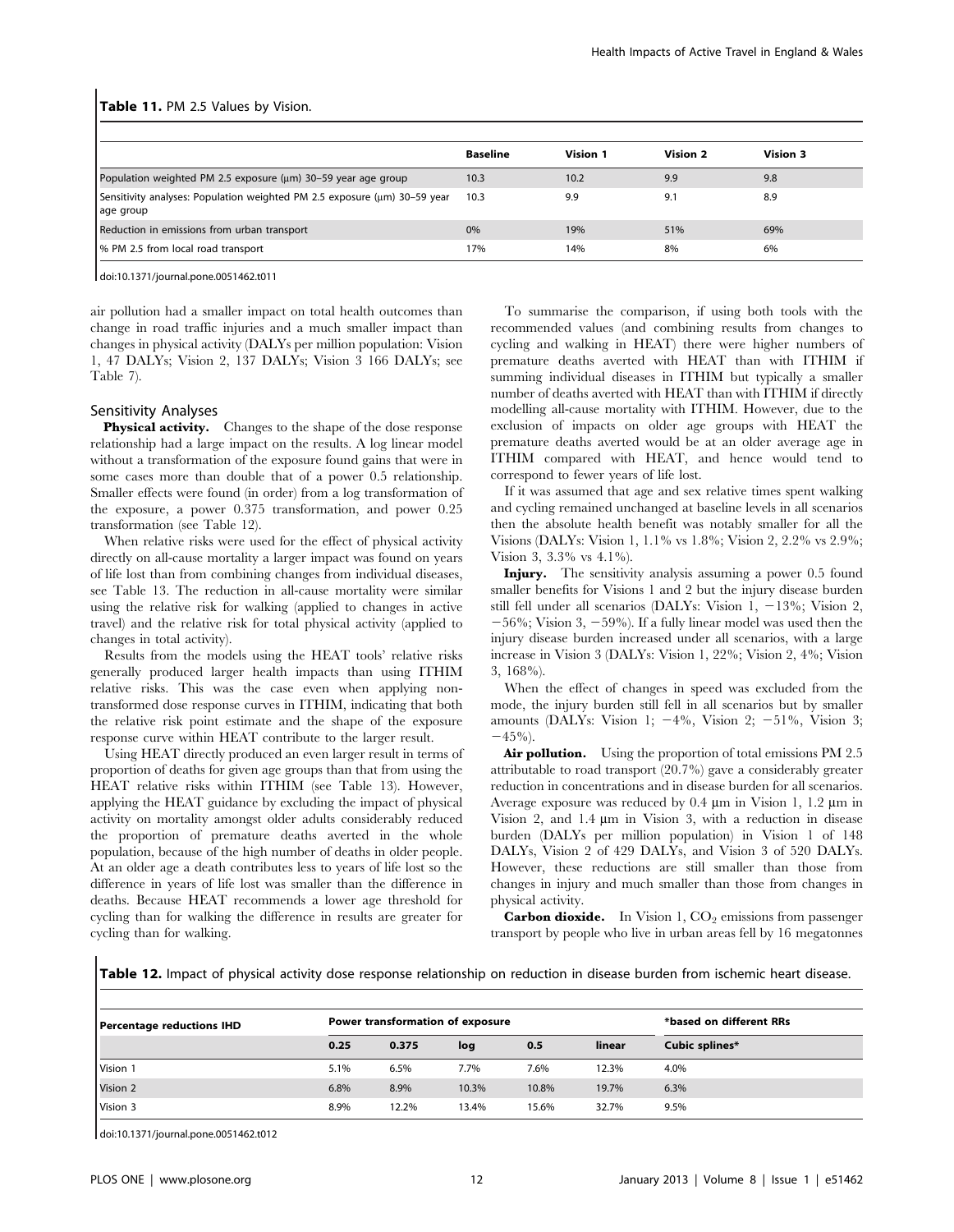| -<br>-<br>-<br>-                                                                                                                                                                                                              |   |
|-------------------------------------------------------------------------------------------------------------------------------------------------------------------------------------------------------------------------------|---|
|                                                                                                                                                                                                                               |   |
|                                                                                                                                                                                                                               | j |
|                                                                                                                                                                                                                               |   |
|                                                                                                                                                                                                                               |   |
| ;<br>)<br>)                                                                                                                                                                                                                   |   |
| י<br>י                                                                                                                                                                                                                        |   |
|                                                                                                                                                                                                                               |   |
|                                                                                                                                                                                                                               |   |
|                                                                                                                                                                                                                               |   |
| <br> <br> <br> <br>                                                                                                                                                                                                           |   |
|                                                                                                                                                                                                                               |   |
|                                                                                                                                                                                                                               |   |
| ו<br>ו<br>i                                                                                                                                                                                                                   |   |
|                                                                                                                                                                                                                               |   |
| contraction in contraction in a contraction of the contraction of the contraction of the contraction of the contraction of the contraction of the contraction of the contraction of the contraction of the contraction of the |   |
|                                                                                                                                                                                                                               |   |
|                                                                                                                                                                                                                               |   |
|                                                                                                                                                                                                                               |   |
|                                                                                                                                                                                                                               |   |
|                                                                                                                                                                                                                               |   |
|                                                                                                                                                                                                                               |   |
|                                                                                                                                                                                                                               |   |
|                                                                                                                                                                                                                               |   |
|                                                                                                                                                                                                                               |   |
| )<br>)<br>)<br>)<br>)<br>)                                                                                                                                                                                                    |   |
|                                                                                                                                                                                                                               |   |
|                                                                                                                                                                                                                               |   |
|                                                                                                                                                                                                                               |   |
| ahla 13 Dai                                                                                                                                                                                                                   |   |
| !<br>,                                                                                                                                                                                                                        |   |
|                                                                                                                                                                                                                               |   |
| lable<br>I                                                                                                                                                                                                                    |   |
|                                                                                                                                                                                                                               |   |

|        |          | Mik⊒                                           |                                            |                                                                                                                                                                                                                                                                                                                                                                           |                                                                                                          |                                                                                |                                                                    |                                                                                                                                                                                                                                                                                                                                                                                                                                                                                  |                                                                    | HEAT tool                                                                                 |                                                        |                                                                            |                                                             |                                                                                         |
|--------|----------|------------------------------------------------|--------------------------------------------|---------------------------------------------------------------------------------------------------------------------------------------------------------------------------------------------------------------------------------------------------------------------------------------------------------------------------------------------------------------------------|----------------------------------------------------------------------------------------------------------|--------------------------------------------------------------------------------|--------------------------------------------------------------------|----------------------------------------------------------------------------------------------------------------------------------------------------------------------------------------------------------------------------------------------------------------------------------------------------------------------------------------------------------------------------------------------------------------------------------------------------------------------------------|--------------------------------------------------------------------|-------------------------------------------------------------------------------------------|--------------------------------------------------------|----------------------------------------------------------------------------|-------------------------------------------------------------|-----------------------------------------------------------------------------------------|
|        |          | <b>ITHIM main model</b>                        |                                            |                                                                                                                                                                                                                                                                                                                                                                           |                                                                                                          |                                                                                | ITHIM all-cause mortality ITHIM using HEAT relative risks          |                                                                                                                                                                                                                                                                                                                                                                                                                                                                                  |                                                                    |                                                                                           |                                                        |                                                                            |                                                             |                                                                                         |
|        |          | response<br>0.5 dose<br>model<br>power<br>Main | response<br>power<br>model<br>Main<br>dose | for walking<br>Woodcock<br>using RRs<br>2010 (20)<br>mortality<br>All-cause<br>from                                                                                                                                                                                                                                                                                       | Woodcock<br>mortality<br>using RRs<br>2010 (20)<br>All-cause<br>for total<br>physica<br>activity<br>from | <b>HEAT walking</b><br>RRs (without<br><b>THIM</b> using<br>exclusions)<br>age | <b>HEAT walking</b><br>RRs (with age<br>ITHIM using<br>exclusions) | age exclusions)<br><b>HEAT cycling</b><br>RRs (without<br><b>ITHIM</b> using                                                                                                                                                                                                                                                                                                                                                                                                     | RRs (with age<br><b>HEAT cycling</b><br>ITHIM using<br>exclusions) | HEAT tool<br>deaths in<br>las % of<br>walking<br>$20 - 74$ <sup>1</sup><br>people<br>aged | <b>HEAT tool</b><br>all deaths)<br>las % of<br>walking | deaths in<br>las % of<br>$20 - 64)^2$<br>cycling<br>people<br>HEAT<br>aged | las % of<br>deaths)<br>cycling<br>HEAT<br>tool<br>$\bar{a}$ | <b>HEAT walking</b><br>and cycling<br>las % of all<br>combined<br>$deaths$ <sup>3</sup> |
| XLLS   | Vision 1 | 2.0%                                           | 3.2%                                       | 3.3%                                                                                                                                                                                                                                                                                                                                                                      | 3.6%                                                                                                     | 10.3%                                                                          | 7.9%                                                               | 9.3%                                                                                                                                                                                                                                                                                                                                                                                                                                                                             | 4.2%                                                               |                                                                                           |                                                        |                                                                            |                                                             |                                                                                         |
|        | Vision 2 | 3.0%                                           | 5.1%                                       | 4.7%                                                                                                                                                                                                                                                                                                                                                                      | 4.9%                                                                                                     | 14.5%                                                                          | 12.7%                                                              | 15.2%                                                                                                                                                                                                                                                                                                                                                                                                                                                                            | 6.9%                                                               |                                                                                           |                                                        |                                                                            |                                                             |                                                                                         |
|        | Vision 3 | 4.3%                                           | 8.9%                                       | 6.7%                                                                                                                                                                                                                                                                                                                                                                      | 6.9%                                                                                                     | 28.8%                                                                          | 21.8%                                                              | 26.2%                                                                                                                                                                                                                                                                                                                                                                                                                                                                            | 12.9%                                                              |                                                                                           |                                                        |                                                                            |                                                             |                                                                                         |
| Deaths | Vision 1 | 2.2%                                           | 3.2%                                       | 4.3%                                                                                                                                                                                                                                                                                                                                                                      | 3.4%                                                                                                     | 8.8%                                                                           | 6.6%                                                               | 7.9%                                                                                                                                                                                                                                                                                                                                                                                                                                                                             | 1.8%                                                               | 2.1%                                                                                      | 0.8%                                                   | 10.0%                                                                      | 1.9%                                                        | 2.7%                                                                                    |
|        | Vision 2 | 3.3%                                           | 5.2%                                       | 6.1%                                                                                                                                                                                                                                                                                                                                                                      | 4.9%                                                                                                     | 14.3%                                                                          | 9.7%                                                               | 13.1%                                                                                                                                                                                                                                                                                                                                                                                                                                                                            | 2.8%                                                               | 4.3%                                                                                      | 1.7%                                                   | 15.2%                                                                      | 2.9%                                                        | 4.6%                                                                                    |
|        | Vision 3 | 5.0%                                           | 8.7%                                       | 8.7%                                                                                                                                                                                                                                                                                                                                                                      | 7.1%                                                                                                     | 25.1%                                                                          | 14.7%                                                              | 22.9%                                                                                                                                                                                                                                                                                                                                                                                                                                                                            | 5.1%                                                               | 8.1%                                                                                      | 3.2%                                                   | 29.0%                                                                      | 5.6%                                                        | 8.5%                                                                                    |
|        |          | doi:10.1371/journal.pone.0051462.t013          |                                            | represent percentage reductions in disease burden in people aged $\leq$ 74 years.<br>represent percentage reductions in disease burden in people aged $\leq$ 65 years.<br><sup>2</sup> . These results are from changes to cycling exposure alone. These are dire<br>$3$ . The change in deaths/YLLs amongst the affected population (age $<$ 65 $\overline{\phantom{a}}$ |                                                                                                          |                                                                                |                                                                    | . These results are from changes to walking exposure alone. These are directly taken from the fly taken on paring the results for mean baseline walking time versus the results for mean walking time under each Vision. They<br>ectly taken from HEAT Cycling, comparing the results for mean baseline cycling time versus the results for mean cycling time under each Vision. They<br>years walking, $<$ 75 years cycling) as a percentage of deaths in the whole population. |                                                                    |                                                                                           |                                                        |                                                                            |                                                             |                                                                                         |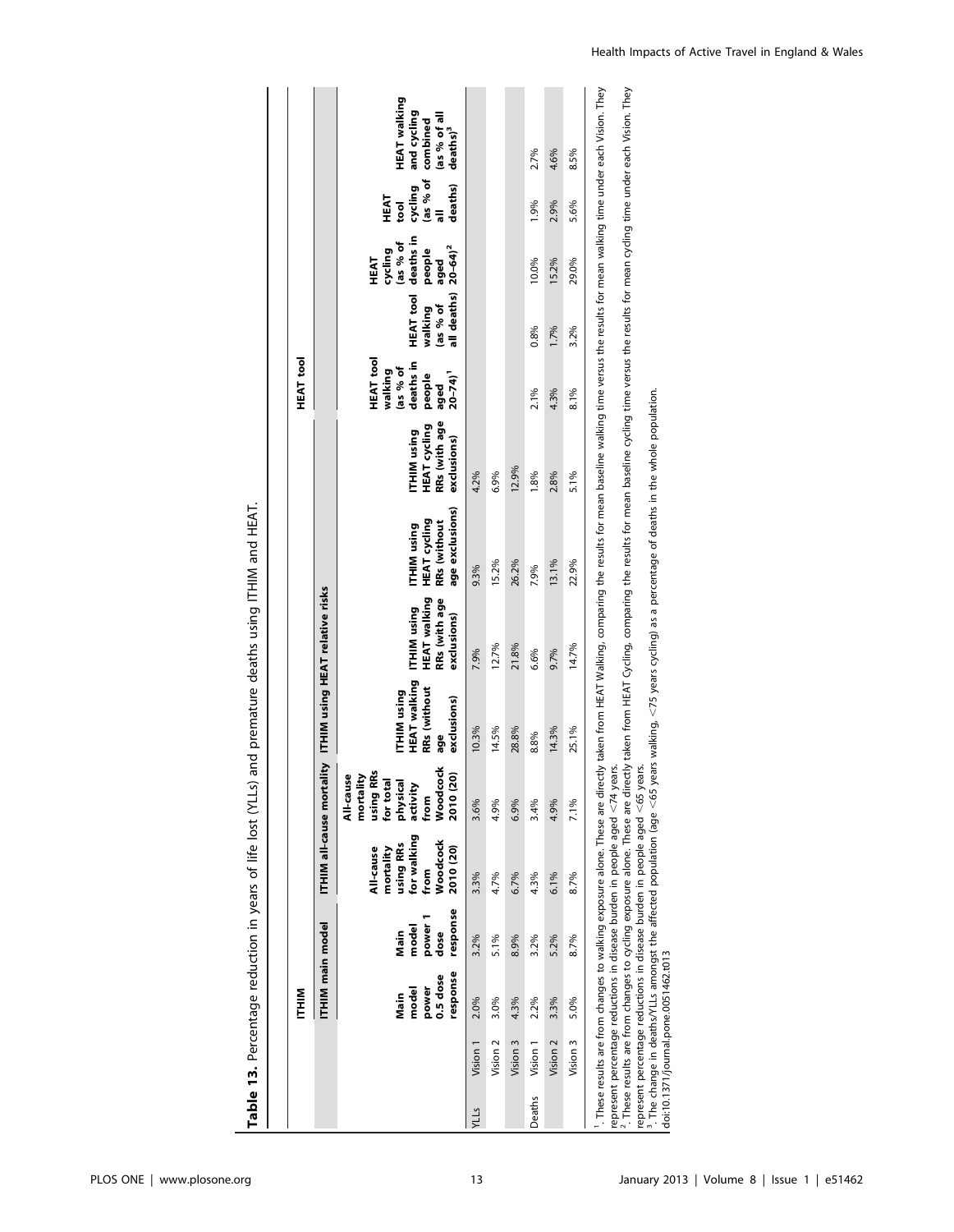Table 14. Megatonnes of CO2 from people living in urban areas by Vision<sup>1</sup>.

|                                            | Vision 0 | Vision 1 | Vision 2 | Vision 3 |
|--------------------------------------------|----------|----------|----------|----------|
| Passenger cars, taxis, motorbikes & mopeds | 57.6     | 39.6     | 5.6      | 4.4      |
| <b>Buses</b>                               | 2.7      | 5.2      | 10.6     | 5.6      |
| Total                                      | 60.3     | 44.7     | 16.2     | 10.1     |

<sup>1</sup>. Additional reductions in emissions due to changes in freight were not modelled, nor were increases in emissions due to rail. doi:10.1371/journal.pone.0051462.t014

(Mt) (26%), by 44 Mt in Vision 2 (73%) and by 50 Mt in Vision 3 (83%) (Table 14).

# Discussion

# Principal findings

In this study we found that a shift to a more physically active and less car based transportation system could provide important benefits for population health by increasing physical activity, reducing road traffic injuries, and reducing air pollution; while also reducing greenhouse gas emissions. Sensitivity analyses highlight the importance of increasing walking and cycling amongst older age groups.

#### Strengths and limitations of the study

This study is the first study to model scenarios for England and Wales outside of London. A previous health service economic modelling study took results from London and extrapolated these to the rest of the England and Wales but did not model detailed new scenarios for England and Wales [36]. There are a number of strengths to the current study. It is based on the use of a health impact modelling tool, combining transport analysis with health, injury risk and pollution analyses. The study drew on large datasets covering multiple years to provide information on travel patterns by age and gender and on non-travel physical activity. A further strength is the use of a more sophisticated physical activity and road traffic injury model than that used in earlier studies, including integration of the impacts of speed on road traffic injuries. The multiple sensitivity analyses and comparisons with the main other modelling tools, the HEAT tools, provide information on the extent to which different parameters and modelling assumptions lead to different results.

The study also has a number of limitations. The use of a simple air pollution model only considering the effects of PM 2.5 and not including a dispersion model may mean the benefits from reductions in air pollution are underestimated [37]. Alternatively, the results may be overestimated as we did not model potential effects of higher ventilation rates of pedestrians and cyclists compared with motor vehicle occupants [38]. Another limitation is due to the comparative risk assessment method used for physical activity and air pollution. This method is only able to estimate committed gains between two static comparisons and cannot reliably estimate changes over time. The change in injuries over time was also not modelled.

The household travel surveys and the Health Survey for England suffer from the limitations of self-reported data. In the travel surveys shorter walking trips in particular may be underreported. Reporting accuracy over the week is likely to fall off. Walking and cycling away from public roads is inadequately captured in the surveys. Stats19 is police reported data, although it is likely to be accurate for fatalities, it will miss some serious injuries, and many minor injuries [27]. For this reason we did not model changes to minor injuries. Injuries not involving a motor vehicle are particularly likely to be underreported for cycling and falls or other injuries sustained while walking, that do not result from an impact with a motor vehicle, are not recorded.

When modelling physical activity and air pollution, no lagged impact on older age groups was modelled; that is, a change in exposure amongst one age group was assumed to lead to changes in health outcomes for that age group alone. Support for most of the impact from changing behaviour occurring in less than 10 years is provided by Byberg et al 2009 [39]. The physical activity model uses relative risks based on physical activity from multiple domains for most diseases, but on walking alone for diabetes and cardiovascular disease. If non-transport physical activity is similar between the populations in which the walking studies were conducted and the population to which the modelling results are applied, then the use of walking specific relative risks would be appropriate. The similarity of the impact on all-cause mortality using either the walking relative risks combined with active travel physical activity alone or with the results using all activity relative risks combined with total physical activity encourages confidence in the use of these estimates. Only some health impacts were included in the model. This study did not model an effect on overweight and obesity so the total benefits may be greater than we currently identified. Other health pathways, such as noise pollution were also not included.

#### Comparison against other studies and models

Earlier studies for London [2], the Netherlands [40], Barcelona [41], New Zealand [42], Copenhagen [43]m and California [6] have found increases in road traffic injuries with climate change mitigation active travel scenarios. It is therefore encouraging that we found a reduction in road traffic injuries in a high income country. The finding of a reduction in injury risk may appear counterintuitive. This finding is likely to be related to the following factors:

- 1) The inclusion of changes to travel by 'striking vehicle' in addition to the mode of the injured person combined with the very large reductions in motor vehicle distance in Visions 2 and 3.
- 2) The inclusion of non-linearity of risk with distance factors.
- 3) The reductions in total travel distances in the more active scenario.
- 4) The inclusion of a speed model.
- 5) The inclusion of changes to freight in the scenarios.

The main findings of reduction in disease burden for ischemic heart disease (10.8% Vision 2 and 15.6% Vision 3) were smaller than under the main scenarios for London in previous work, which found a 18% reduction using a model based on an untransformed physical activity exposure with a threshold [2]. The average amount of walking and cycling in the previous study's scenarios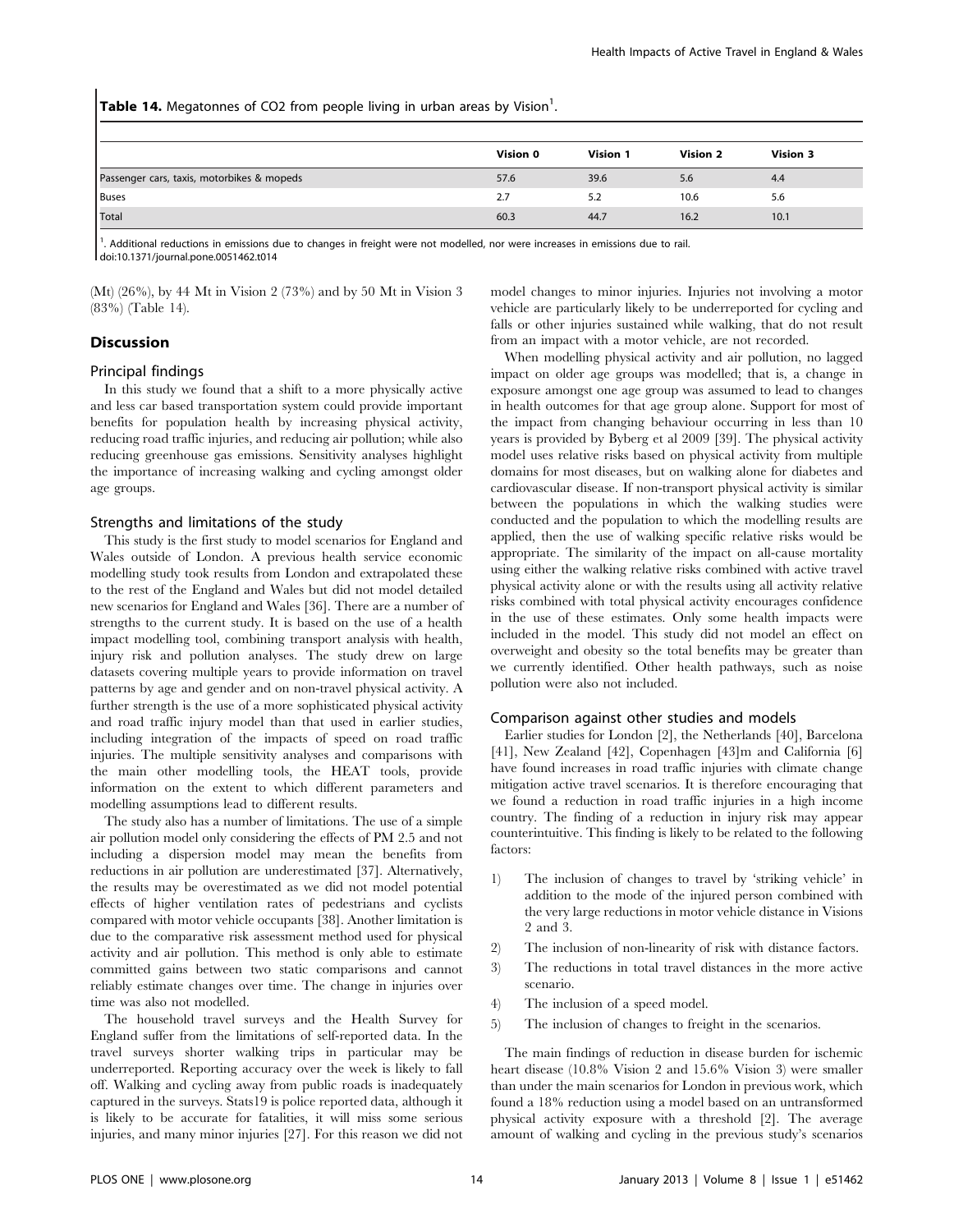(cycling 3.4 km, walking 1.6 km per person per day) were lower than those in Vision 3 but higher than those in Vision 2 (see Table 3).

The HEAT tools are the most widely used model for estimating changes in health outcomes following a change in walking and cycling. Some studies have used the HEAT tools directly [37,44], while other tools have taken various parameters from the HEAT tools and used them as part of other models [3,40,41]. It is also used as part of the UK Department for Transport WebTAG guidance [45]. The HEAT tool estimates social benefits by applying a monetised value of a statistical life to the number of premature deaths averted. These tools are simple to use and the methods are transparent. The relative risks for these models and the recommended shape of the dose response relationship produced considerably larger results than those recommended with ITHIM, although the overall impact was offset by the exclusion of effects on older age groups. In HEAT the relative risks for cycling are taken from one study of cycling from Denmark [23]. Because of the small number of cohort studies investigating the effect of cycling on mortality a meta-analysis of cycling studies would not be satisfactory. However, it should be noted that while one other study found a similar large result (albeit with wide confidence intervals) [46] a third study showed no evidence of an effect [47]. Given the limitations of cycling specific evidence and without a strong rationale that cycling provides additional benefits beyond those expected from its MET intensity it would seem reasonable to use a relative risk from other activities of similar intensity.

If the relationship between physical activity and health outcomes is strongly curvilinear, as suggested by reviews [20,21,48], then one would expect a smaller effect from a measure of any one type of activity alone, such as cycling, than from a measure of all activities combined. In this case, if a relative risk based on multiple domains of physical activity is used, it is important to estimate the levels of non-cycling activity amongst the population. If a relative risk for walking or cycling specifically is used then it is not necessary to estimate other physical activity given the following two conditions: non-transport physical activity is similar at baseline in the target population to that of the populations in the studies from which the relative risks were derived; and non-transport activity does not change with a change in active travel.

The evidence for walking is considerably greater than that for cycling. The HEAT tool bases its relative risk on a meta-analysis that has not yet been fully published [49]. The results from those meta-analyses for which more detail is available suggest a smaller result [20,21]. Despite this it should be noted that systematic reviews identify considerable heterogeneity and the confidence intervals only represent some of the uncertainty [15,50,51]. It should also be noted that most of the large studies of self-reported physical activity and health outcomes only measured exposure at one point in time and misclassification of exposure over time would lead to underestimation of the results. This would suggest that the relative risks used by ITHIM could be underestimates.

In our scenarios the exclusion of health benefits amongst older people by HEAT leads to a very large reduction in the size of the expected benefits. In some settings, achieving increases in cycling amongst older people may not be seen as feasible in the short term and the exclusion may be appropriate. However, the evidence from the Netherlands indicates that cycling amongst older people is a realistic goal. Relative risks for older age groups may be expected to differ from those for younger groups; however, the existing evidence suggests a larger benefit from low amounts of activity than is the case amongst younger people [20]. Explicit specification of who is changing behaviour in health impact modelling broken down by age offers advantages over more aggregate modelling approaches where older age groups are excluded.

## Policy implications

Walking and cycling can be important, everyday, modes of transport if our cities are designed for them. Lower average travel speeds, with a prioritisation of local accessibility over longer distance mobility increase the attractiveness of walking and cycling. These changes would have positive implications for injuries and emissions, with significant health benefits, principally from increased physical activity, that are currently not accounted for when investments in transport (and in cities more generally) are evaluated.

This study is based on scenarios in which there is a step-change in active travel. In the Visions 2030 study Visions 2 and 3 are assumed to occur in the context of substantive social and economic changes. The addition of health impact modelling results contributes to the discussion on what is involved in pedestrian and cyclist friendly futures. This approach suggests an alternative way of thinking about policies, both foregrounding the kind of social and economic changes which could make stronger, more effective policies possible and considering how policies might promote resilience in the context of such changes (e.g. large reductions in energy availability). The medical and public health communities have a responsibility to highlight the importance of health when considering alternative futures and should influence planners to move away from a car-dependent society.

Encouragingly we found a reduction in injuries, although under certain assumptions injuries increased and given the uncertainty about the mechanisms explaining non-linearity of risk [52] it is important that policies focus on reducing risk whilst increasing walking and cycling.

Sensitivity analysis highlights the importance of changes to who is walking and cycling. In the Netherlands, cycling is not only much more common than in England and Wales but it is relatively much more widespread at older ages. If cycling increased in England and Wales but did not become relatively more common amongst older people then the analysis indicates that the anticipated health impact would be smaller.

Decisions on investments in transport are often dominated by travel time savings [53]. Travel time savings are mainly achieved by increasing the speed of motorised transport. There is a good case for prioritising the health benefits from investments in transport over travel time savings benefits. Although considerable uncertainty remains around quantification of these health benefits they may still represent more tangible benefits than those from time savings, which will usually be taken first as improved accessibility for those using cars and then over time become changes in land use, with increased urban sprawl and the expectation of and requirement for longer travel distances woven into the urban fabric [53].

Current appraisal methods would typically try to compare health impacts,  $CO<sub>2</sub>$  emissions, and time savings within a common monetised metric (e.g. [3]); however, it can be argued that such a measure does little to provide useful information for social decision making (e.g. [54]) Given the strong arguments that large emission reductions are necessary to reduce the risk of climate destabilisation, it might be more appropriate to evaluate how effective options are at achieving these reductions and the extent of any cobenefits or harms, rather than monetising reductions in CO2 emissions [55]. Beyond this, a case can be made for starting from normative goals of what healthy and low carbon transport systems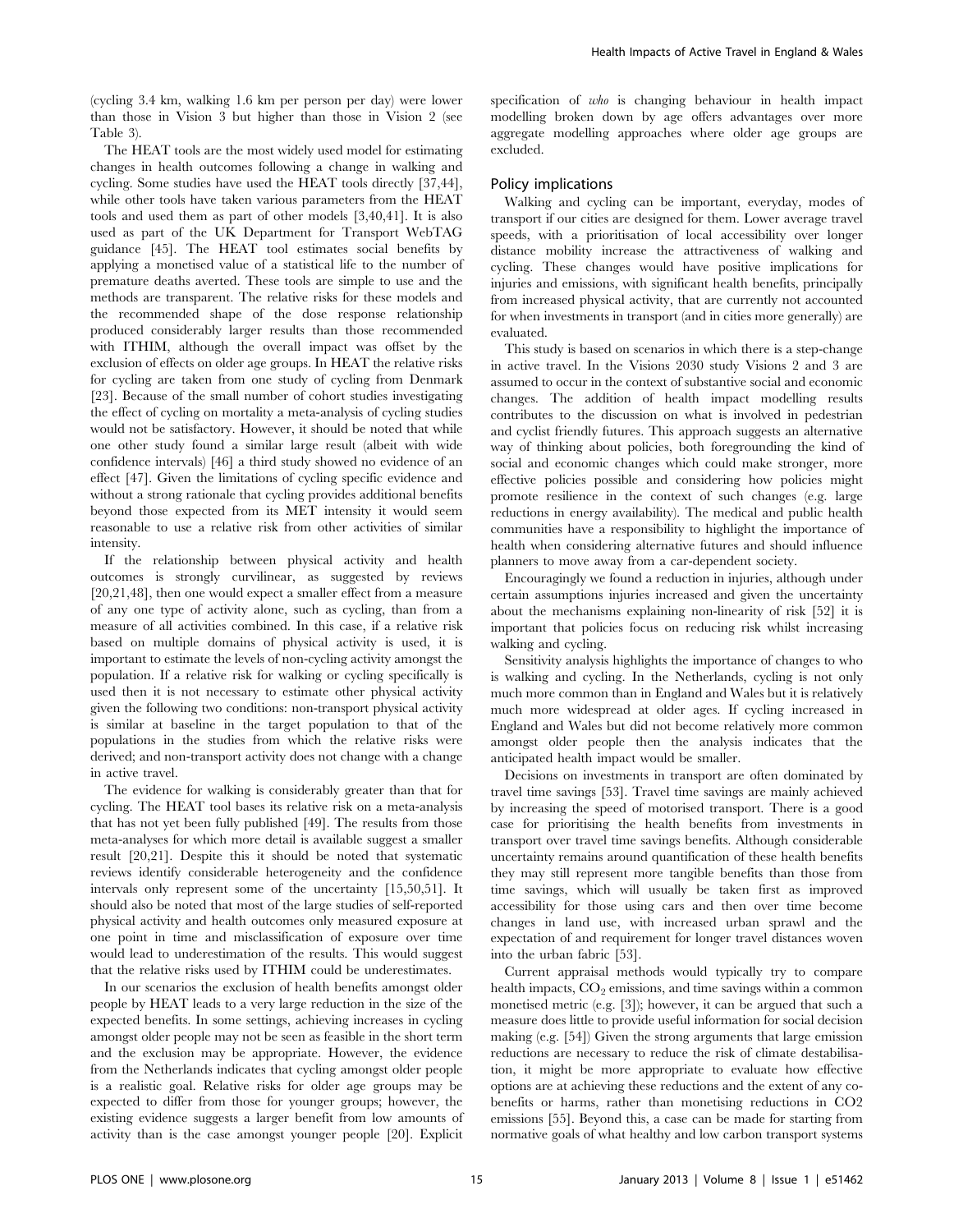should be like and then working backwards around the question of how to get there.

# Unanswered questions and future research

Different relative risk functions and modelling approaches produce very different results. Summing results from individual diseases produced considerably smaller results than those observed when directly estimating effects on all-cause mortality. Although physical activity may affect diseases not included in the model this is unlikely to explain the size of the difference. Future modelling and empirical research should investigate these differences and attempt to reduce uncertainty in this area.

The extent to which increases in walking and cycling would affect weight gain and obesity is uncertain but such mechanisms could represent an important health dimension that is not included in this model. Relatives risks were chosen, if possible, that adjusted for obesity, and thus health gains from reductions in obesity could be in addition to those reported in this paper.

Future modelling work should consider how we might achieve step-changes in active travel. There is an argument for going beyond focusing on marginal policy changes to investigation of the potential tipping points in transport systems that might lead to substantively different futures.

#### Conclusion

Moving urban trips from car travel to walking and cycling can provide substantive benefits to population health and reduce transport related greenhouse gas emissions. The largest benefits are likely to be from changes to physical activity. The study suggests that total injuries need not go up with increased walking and cycling as long as there are sufficient reductions in motor vehicle distance and lower motor vehicle speeds. Policies to achieve a step-change in active travel and reduce use of motor vehicles should be supported.

# Supporting Information

Figure S1 Schematic of physical activity model. This figure illustrates the key data sources and stages in the physical activity module component of ITHIM implemented in Excel. (TIF)

Figure S2 Schematic of road traffic injury model. This figure illustrates the key data sources and stages in the road traffic injury module component of ITHIM implemented in Excel. (TIF)

Figure S3 Schematic of air pollution model. This figure illustrates the key data sources and stages in the air pollution

#### References

- 1. Woodcock J, Banister D, Edwards P, Prentice AM, Roberts I (2007) Energy and transport. Lancet 370: 1078–1088.
- 2. Woodcock J, Edwards P, Tonne C, Armstrong BG, Ashiru O, et al. (2009) Public health benefits of strategies to reduce greenhouse-gas emissions: urban land transport. Lancet 374: 1930–1943.
- 3. Rabl A, de Nazelle A (2012) Benefits of shift from car to active transport. Transport Policy 19: 121–131.
- 4. Office for National Statistics Rural and Urban Statistics in England: Guidance Notes. London HMSO.
- 5. Tight M, Timms P, Banister D, Bowmaker J, Copas J, et al. (2011) Visions for a walking and cycling focussed urban transport system. Journal of Transport Geography 19: 1580–1589.
- 6. Maizlish N, Woodcock J, Co S, Ostro B, Fanai A (2013) Health Co-Benefits and Transportation-Related Reductions in Greenhouse Gas Emissions in the San Francisco Bay Area. Am J Public Health Accepted for publication.
- 7. Morgan A, Dale H, Lee W, Edwards P (2010) Deaths of cyclists in London: trends from 1992 to 2006. BMC Public Health 10: 699.

module component of ITHIM implemented in Excel. (CRA: Comparative Risk Assessment) (TIF)

Table S1 Non-travel MET hours per week by quintile of active travel from the Health Survey for England 2008. Estimated weekly MET values for activity from all the other domains for each quintile of walking and cycling activity in HSE within each demographic group. The quintile of active travel is based on estimated walking plus cycling time taken from the Health Survey for England 2008. (DOCX)

Table S2 Baseline Serious Injuries by victim mode and striking vehicle for minor roads in urban areas in England and Wales. This table shows the estimated annual average number of serious injuries by the victim mode and striking vehicle in urban areas outside London between 2002 and 2008. All other data by severity (fatalities) and by road type (major roads and motorways) are available on request from the authors. (DOCX)

Table S3 PM 2.5 emission factors per km by vehicle type and road type. Emission factors taken from the UK National Air pollution Emissions Inventory for 2008. (DOCX)

Table S4  $CO<sub>2</sub>$  emission factors, grams per vehicle kilometre. Emission factors taken from the UK National Air pollution Emissions Inventory for 2008. (DOCX)

#### Acknowledgments

The authors would like to thank Professor David Banister (University of Oxford), Dr Andy Cope and James O'Hare (Sustrans Research and Monitoring Unit), Dr Nick Cavill (Cavill Associates), Dr Hywell Dinsdale (National Obesity Observatory), Dr David Ogilvie (CEDAR), and Professor Miles Tight (University of Birmingham) for comments on drafts of this paper.

The Visions used in this study were taken from the project 'Visions of the Role of Walking and Cycling in 2030'. We would like to thank colleagues on that project for their input to the development of the visions and particularly the School of Computing at the University of East Anglia for their work in producing the visualisations in Figure 1.

The authors would like to acknowledge Zhiwei Chao (University College London) for contribution to the calculation of the population weighted PM 2.5 exposure.

# Author Contributions

Analyzed the data: JW AM. Contributed reagents/materials/analysis tools: JW. Wrote the paper: JW AM MG.

- 8. Ainsworth BE, Haskell WL, Herrmann SD, Meckes N, Bassett DR, et al. (2011) 2011 Compendium of Physical Activities. Med Sci Sports Exerc 43: 1575–1581.
- 9. Department for Transport (2009) National Travel Survey: 2008. London: National Statistics.
- 10. Transport for London (2011) Travel in London, Supplementary Report: London Travel Demand Survey (LTDS) http://www.tfl.gov.uk/assets/downloads/ corporate/london-travel-demand-survey.pdf.London: TfL.
- 11. National Travel Survey. Available: http://www.swov.nl/uk/research/ kennisbank/inhoud/90\_gegevensbronnen/inhoud/ovg.htm. Accessed 2012 Nov 12.
- 12. Ainsworth BE, Haskell WL, Herrmann SD, Meckes N, Bassett DR, et al. The Compendium of Physical Activities Tracking Guide. Healthy Lifestyles Research Center, College of Nursing & Health Innovation, Arizona State University. Available: https://sites.google.com/site/compendiumofphysicalactivities/. Accessed 2012 Dec 12.
- 13. Mathers CD, Ezzati M, Lopez AD, Murray C, Rodgers A (2002) Causal Decomposition Of Summary Measures Of Population Health. In: Murray J,